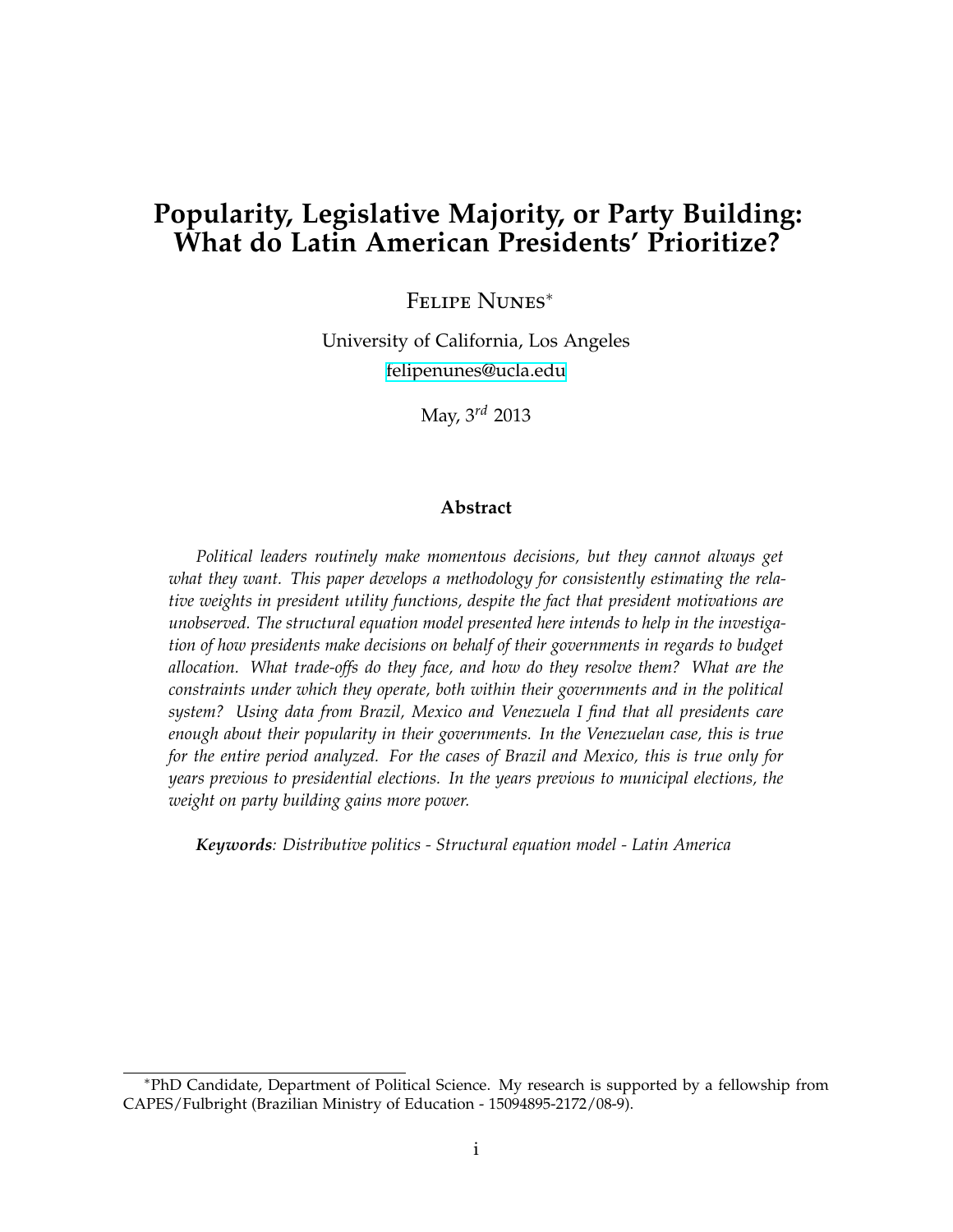## **INTRODUCTION**

Latin America is considered one of the most unequal regions in the world. Since 1998, we have seen a series of center-left presidents elected across the region, mostly on the promise to reduce inequality. But although they are powerful, Latin American presidents are not dictators. To fully implement their redistributive agendas, they must contend with subnational governments that have been empowered by a wave of decentralizing reforms and who threaten to divert presidential resources or usurp credit for the largesse themselves. The combination of newly inaugurated center-left presidents and decentralization produced an unfavorable setting for new executive leaders. Any longtime opposition leader who finally wins the presidency almost inevitably faces dozens of state governors and hundreds or even thousands of municipal mayors who are affiliated with traditional ruling parties. This vertical version of divided government is the crux of what I call the 'presidential dilemma'.

The dilemma underscores how politicians feel the tug between conflicting options. Even when making decisions that don't involve choosing the lesser of two evils, there may well be uncomfortable trade-offs between different choices. In determining whether to allocate discretionary resources for one or another particular place, elected officials must balance the wishes of the overall electorate, pressure from party leaders within the Congress and party members in another offices, and their own preference. The relative importance of those competing factors remains an open question. The primary difficulty that arises in attempting to answer that question is the lack of observability of the variables in question. As researchers, we never get to observe what politicians weight in their utility functions when making momentous decisions. The best we can do is to infer what we believe they were lead to do based on their actual actions and the political pressures surrounding them. Since an elected official's preference is likely to be correlated with both party affiliation and constituency preferences,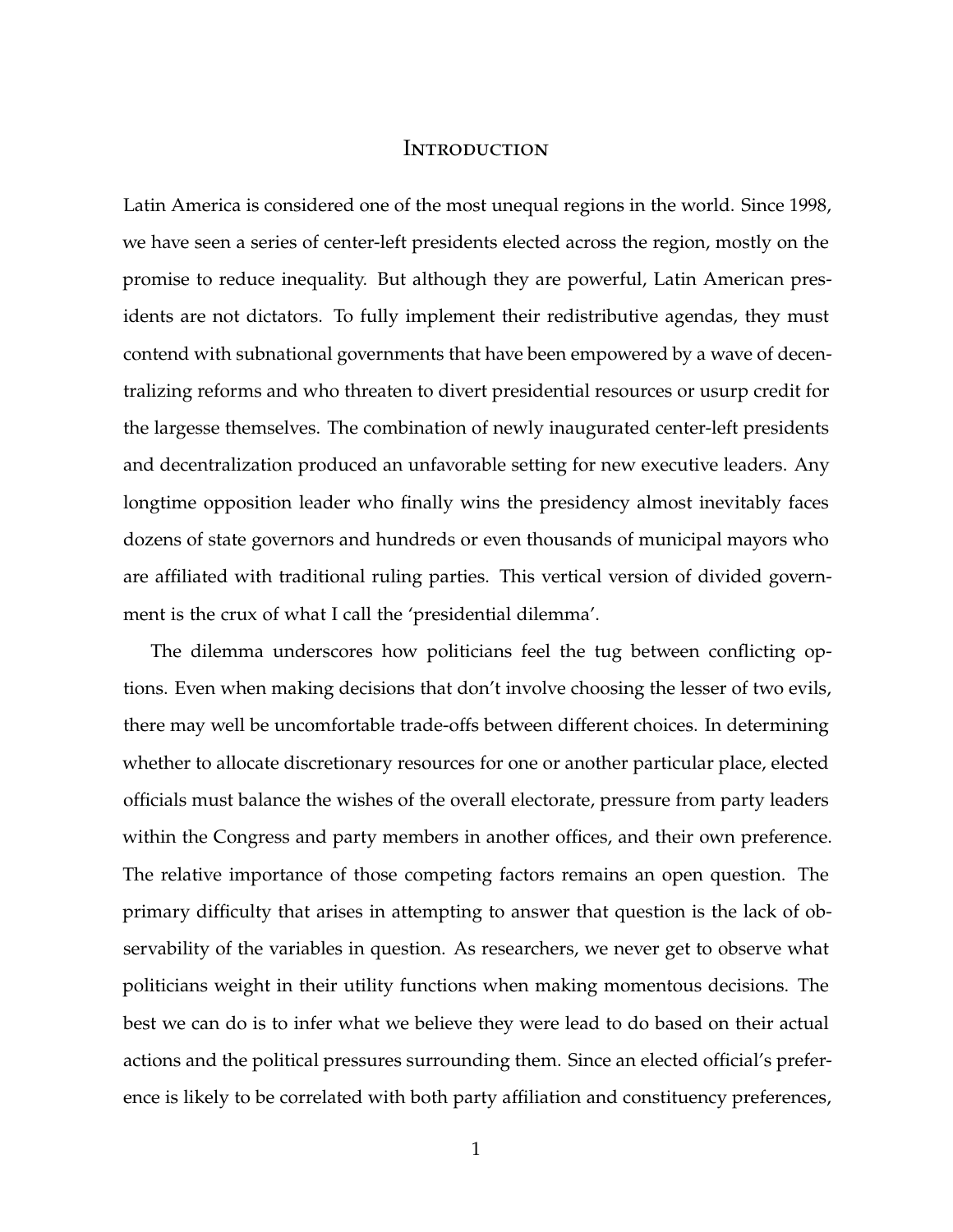failure to control for politicians' personal motivations will lead to biased estimates of the impact of all of the influences on allocative behavior.

By focusing on the relationship of voters, presidents and legislators, previous studies have partially succeeded in overcoming the problems caused by nonobservability of the presidents' preferences in regards to his decisions. For some scholars, incumbent parties are better positioned to establish clientelistic linkages with their core voters and to extract the highest returns from patronage ([Stokes](#page-37-0), [2005](#page-37-0); [Magaloni, Diaz-](#page-36-0)[Cayeros and Estevez](#page-36-0), [2007;](#page-36-0) [Zucco,](#page-38-0) [2008;](#page-38-0) [Greene](#page-35-0), [2008;](#page-35-0) [Nichter,](#page-37-1) [2008\)](#page-37-1). Low-income voters are more susceptible to 'selling' their votes in exchange for material goods and are apt to support (and vote for) the government that provided such outcomes ([Gervasoni,](#page-35-1) [1998](#page-35-1); [Brusco, Nazareno and Stokes,](#page-34-0) [2004;](#page-34-0) [Reinikka and Svensson,](#page-37-2) [2004\)](#page-37-2). Therefore, there are findings of a positive vote share effect on the allocation of resources, meaning that municipal core voters are a strong predictor of discretionary transfers ([Case](#page-34-1), [2001;](#page-34-1) [Golden](#page-35-2), [2003;](#page-35-2) [Larcinese, Rizzo and Testa,](#page-36-1) [2006](#page-36-1); [Ansolabehere](#page-33-0) [and Snyder](#page-33-0), [2006\)](#page-33-0).

Another set of scholars have argued that minoritarian presidents in Latin America, and particularly in Argentina and Brazil, use their distributive powers for legislative coalition building [\(Snyder and Samuels,](#page-37-3) [2001;](#page-37-3) [Arretche and Rodden](#page-34-2), [2004](#page-34-2); [Auston](#page-34-3) [and Mueller](#page-34-3), [2006;](#page-34-3) [Alemán and Calvo,](#page-33-1) [2006](#page-33-1)). According to this view, federal politicians have incentives to distribute federal resources favoring certain municipalities that help their political power. Given that the votes of legislators are essential to advance the presidential agenda, national politicians might favor municipalities in which coalition partners have constituents. Within this institutional arrangement, this literature reports, presidents have strong incentives to allocate public goods, such as intergovernmental transfers, based on strategic electoral and legislative calculations to obtain legislative support [\(Sørensen](#page-37-4), [1995](#page-37-4); [Gibson and Calvo,](#page-35-3) [2000](#page-35-3); [Jones and Hwang](#page-36-2), [2005](#page-36-2); [Giraudy](#page-35-4), [2007](#page-35-4); [Bonvecchi,](#page-34-4) [2009](#page-34-4)).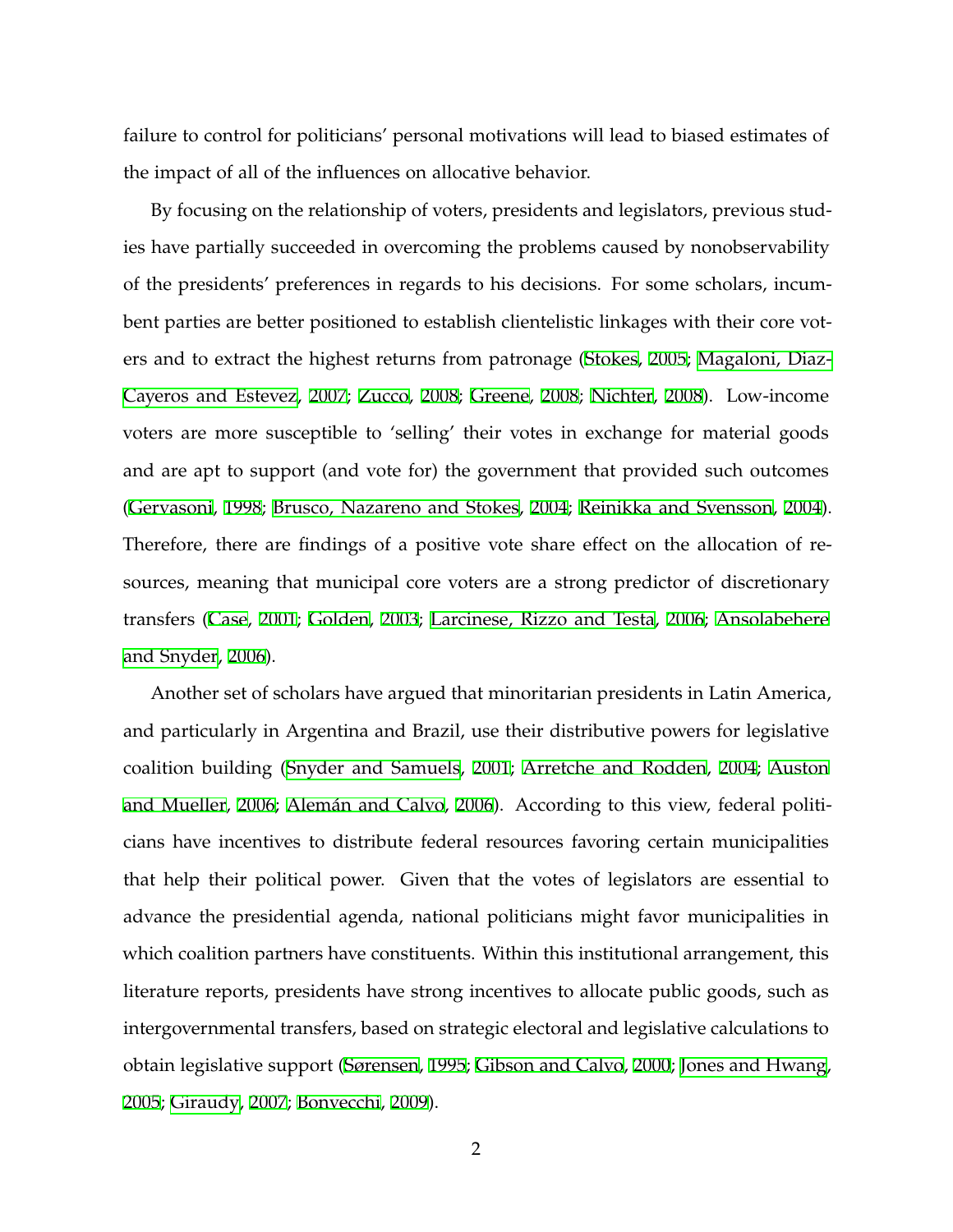A final alternative to all of the above hypotheses is that transfers are politically manipulated, targeting mayors who align with the President [\(Ames,](#page-33-2) [1994;](#page-33-2) [Fachelli](#page-35-5) [and Ronconi](#page-35-5), [2004;](#page-35-5) [Nazareno and Stokes,](#page-36-3) [2006;](#page-36-3) [Brollo and Nannicini](#page-34-5), [2011](#page-34-5)). This theoretical standing predicts that regions governed by mayors aligned with the central government are the main targets of particularistic spending on almost all local public goods. The argument, however, is not that this is a way to form coalitions. Rather, this literature argues that the president uses mayors as 'brokers' to maintain local power ([Herzer and Pirez](#page-35-6), [1989;](#page-35-6) [Levitsky,](#page-36-4) [2003](#page-36-4); [Stokes,](#page-37-0) [2005](#page-37-0); [Arulampalam et al.](#page-34-6), [2009\)](#page-34-6), or cut opposition disbursements as a way to tie mayors' hands and consequentially to decrease their electoral chances in the next race ([Brollo and Nannicini](#page-34-5), [2011](#page-34-5)). The main implication of such explanations is that we must expect governments to provide particularistic spending to regions governed by loyal mayors, to avoid giving away potential electoral gains to the opposition ([Armesto,](#page-33-3) [2009](#page-33-3)).

Recognizing the importance of this debate, this paper develops a methodology for estimating the relative weights Latin American presidents place on the various alternatives considered above. Importantly, this methodology does not require presidents preferences to be observed in order to yield consistent estimates. The paper then proceeds to estimate the model using data of Brazil, Venezuela and Mexico from 2000-2012. Identification of the model hinges on three critical assumptions: (i) each president's preferences remains fixed over time, (ii) president decision functions are logarithm, and (iii) municipal voter preferences are assumed to be reasonably *proxied* by the votes casted both in legislative and presidential elections. Under those assumptions, it is demonstrated that the relative weights assigned to the various factors can be ascertained even though presidents actual preferences are not observed.

The model has a number of attractive features. First, because the parameter estimates obtained are explicit weights in the utility function, interpretation of the results is straightforward. Second, the model is ideal for testing a wide variety of hypothe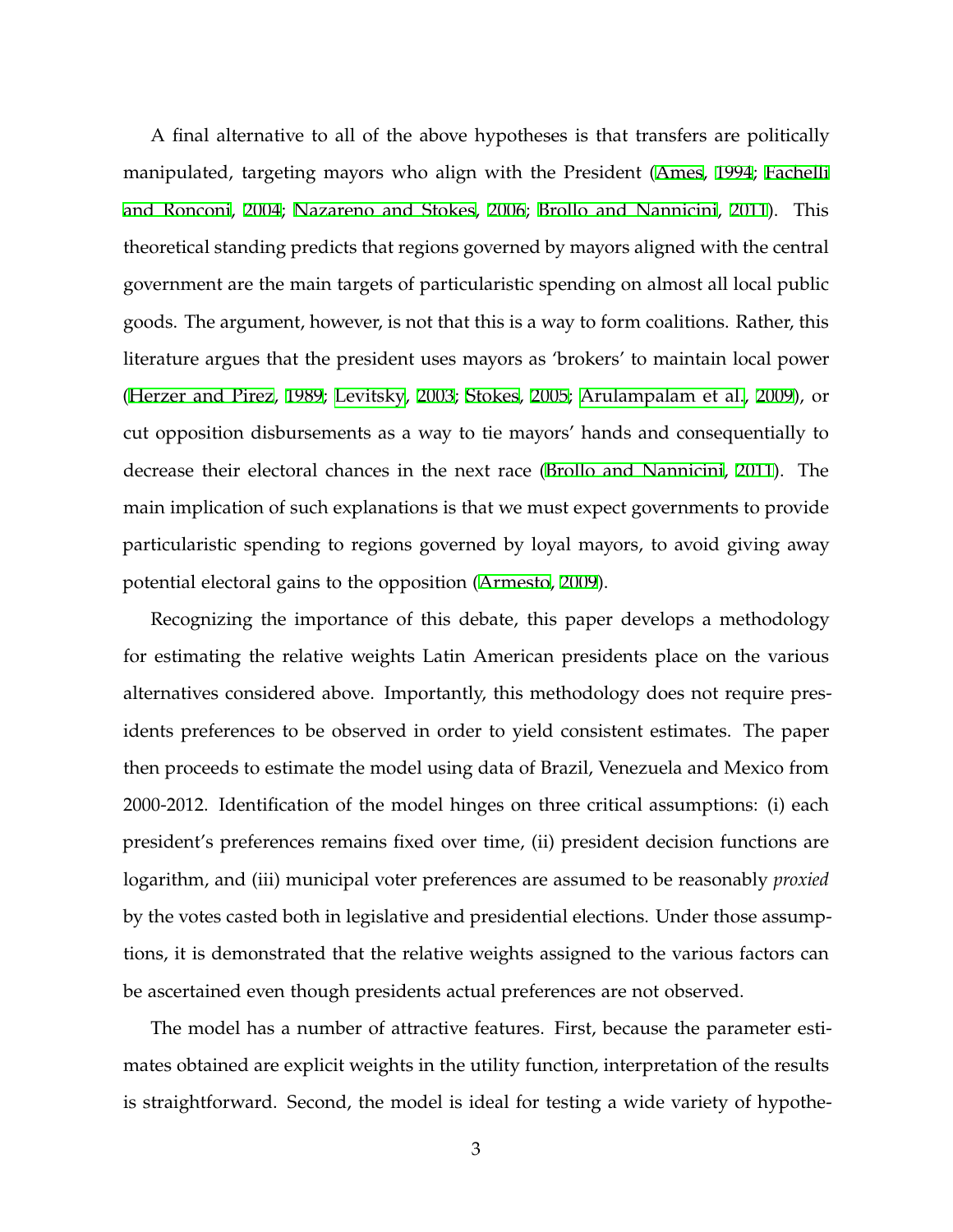ses concerning presidential distributive behavior. For instance, one can test whether the weight placed on voter preferences increases as presidential elections approach, or whether the weight of subnational pressures increase with proximity of local elections. Third, the model generates explicit estimates of presidents ideologies which may prove useful to future researchers. Finally, because the model requires only resource allocation data as inputs, it can be applied to any time period or subset of fiscal transfer data, and therefore may prove to be a valuable tool in studying a wide range of questions.

The results, based on the three samples, suggest that legislative majority is assigned only 2% of the weight in the Brazilian president utility function. The rest of the weight is divided between popularity and party building preferences, but party building stands as the most important determinants of the distributive strategy pursued by Lula. In Venezuela, in the other hand, the model predicts that party building only weights one tenth on Chávez utility function. While the legislative majority also receives some weight, the popularity is overwhelmingly the most important determinant of the distribution of discretionary transfers in the period. The weight that Chávez do place on popularity is disproportionately higher than the other two components of his utility function; the estimates suggest that municipalities that can increase the president's popularity are 2 times more influential than municipalities that are governed or represented by Chávez co-partisans. Finally, in Mexico, all three components of the decision function are weighted similarly, although popularity stands over the others.

The paper is organized as follows. Section I develops the model underlying the empirical specification, and demonstrates that the model can be estimated without directly observing presidents' ideologies. Section II describes the choice of proxy variables, the limitations of these proxies, and the sample to be analyzed. Section III presents empirical estimates of the basic specifications. Section IV offers a brief set of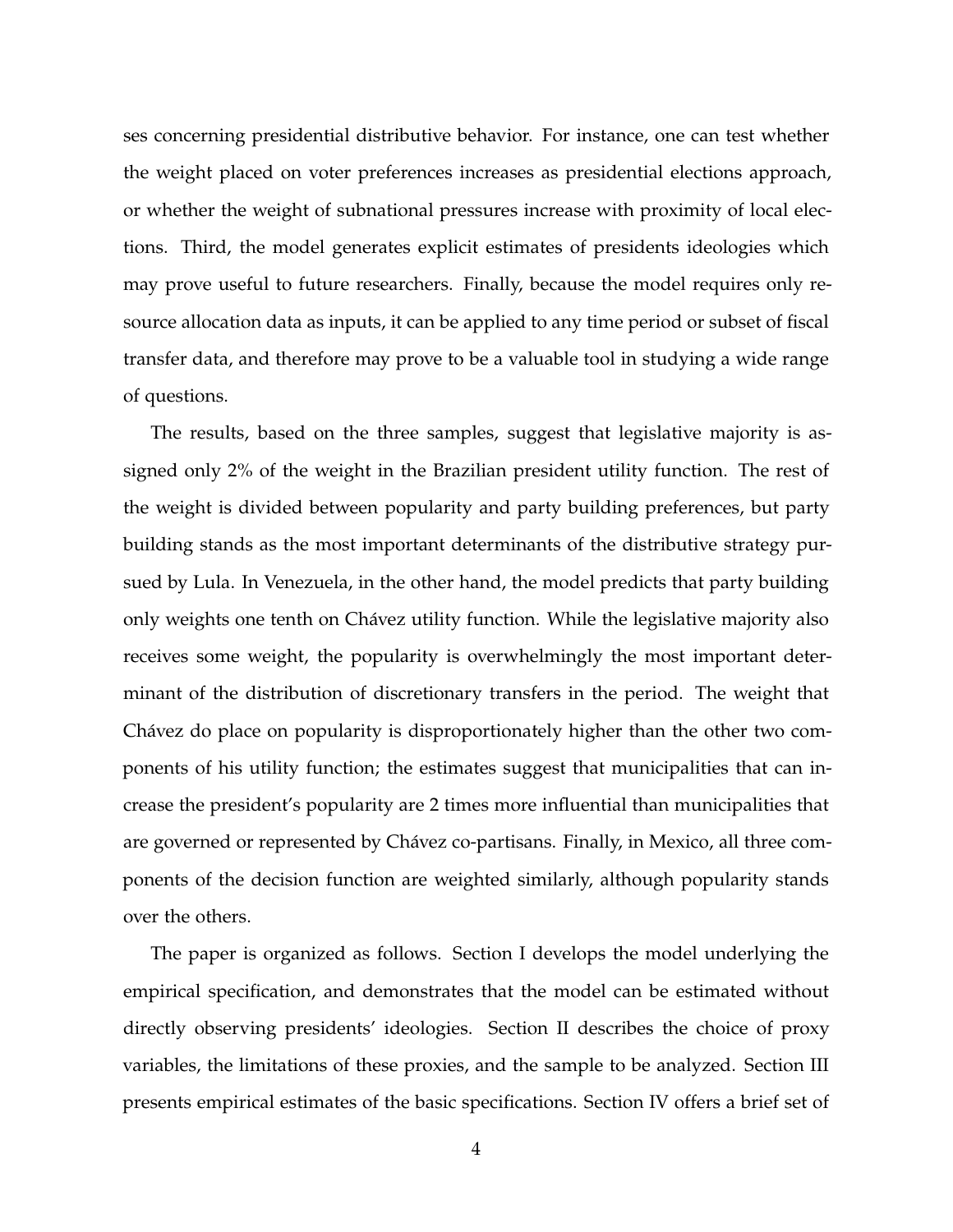conclusions.

## MODELING PRESIDENTIAL ALLOCATION

The main debate in the distributive politics literature in Latin America is to decide what presidents potentially take into account when determining where to allocate discretionary investments. Given the different levels of decentralization, the competitiveness of elections, and the vertical division of power documented by several scholars, I believe we can summarize this debate in three different sets of presidential interests:

- (i) The president's interest in popularity, which is a short-term goal to increase electoral prospects.
- (ii) The president's interest in legislative majority, which is a short-term goal to make sure his government is producing the changes advocated in campaign.
- (Iii) The president's interest in strengthen the basis of his own party, which is a long-term goal to guarantee his policies will be carry over.

To develop a more general theory to account for presidents' decisions, I retain the premise that presidents value all three goods: popularity, legislative majority, and party building. They typically pursue all these goals. The question is what sorts of trade-offs they make between these objectives and under what circumstances they weight one more than the other. Pure popularity seekers, majority seekers, or party-building seekers are unlikely to exist, though each of the three can be seen as ideal types to be contrasted with empirical evidence. Figure [1](#page-6-0) illustrates the space of trade-offs between these different pursuits in a three-dimensional space in which each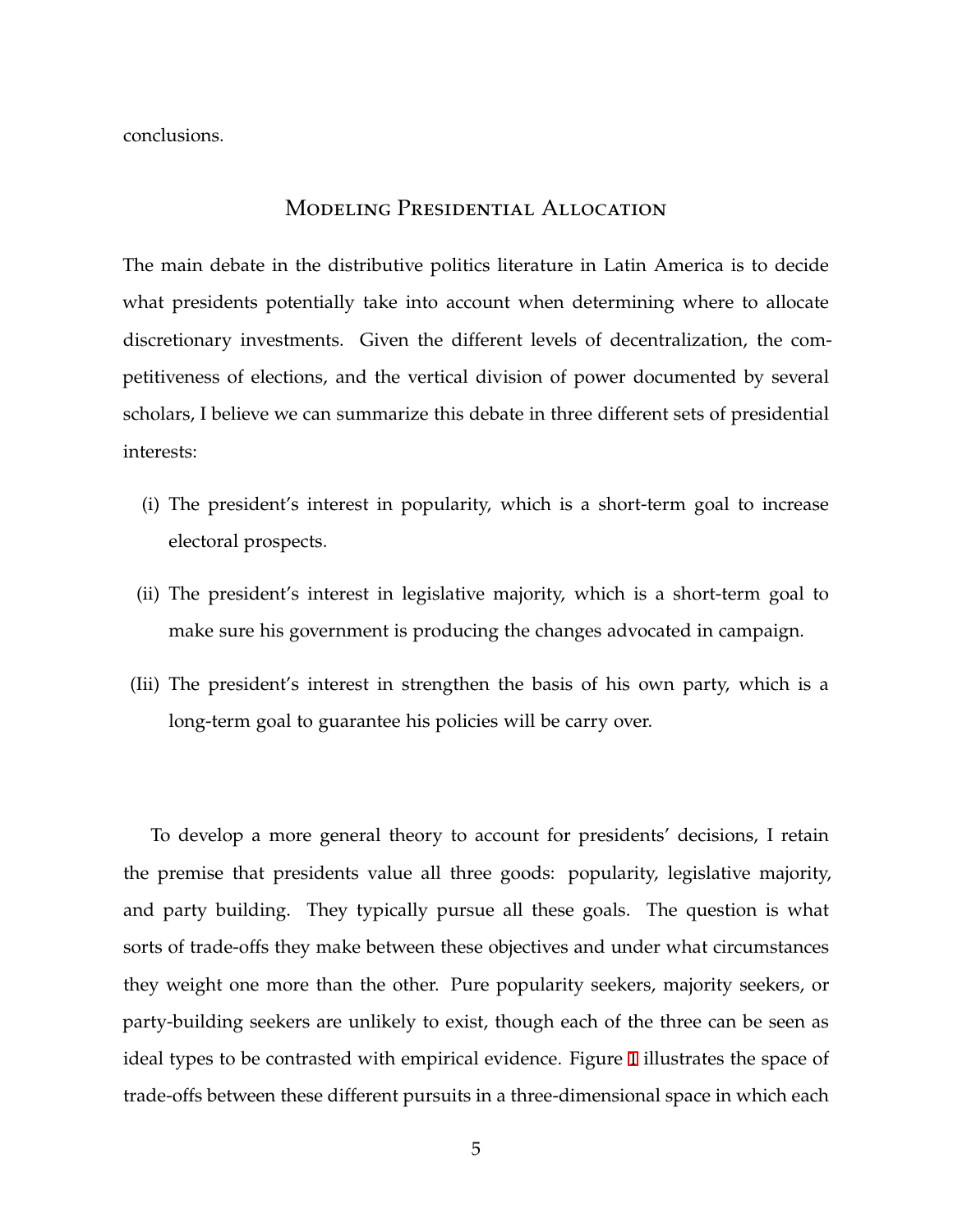**Figure 1:** *Range of Feasible Presidential Allocation Pattern*

<span id="page-6-0"></span>

dimension represents one political goal.<sup>1</sup> This representation further assumes that there is some constraint on the total quantity of each goal presidents can obtain. For simplicity, this illustration assumes that we can think of these trade-offs in the form of weights that presidents give to each pursuit, and that the sum of these weights is constrained to be  $1^2$ . Reality is obviously more complex, but my objective here is to come up with a simple and intuitive analytical tool to measure presidents' weights in regards to these three complementary objectives.

To model the presidential behavior I will use his power to distribute discretionally as the starting point. In the formal model I describe below, presidents and mayors are deciding what to do based on their utility functions, and legislators are receiving the benefits or costs of this dispute indirectly. As I posit before, presumably presidents care about their popularity among voters, about building a legislative coalition, and

 $1$ I borrow the idea from Strom and Mueller (1999).

 $2$ All three goals might influence each other indirectly. My identification strategy will rule this possibility out, as I explain in the next section.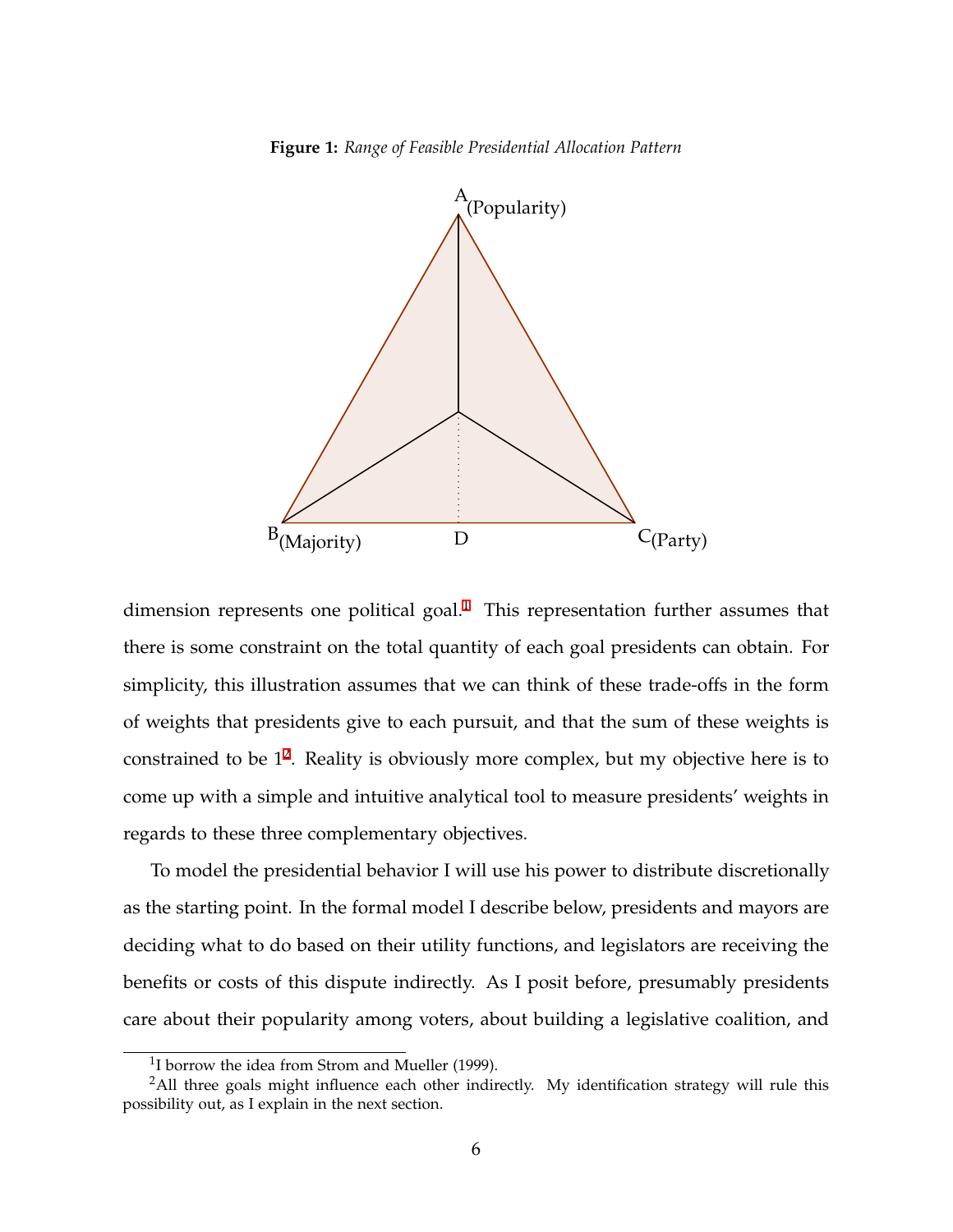about deepening his party structure in the municipalities across the country. I assume, however, that mayors care about their own careers and have incentives to divert the resources granted from the president to their municipalities to accomplish personal goals. I am not implying that mayors divert resources illegally or for corruption purposes. On the contrary, I just posit that they might have interests different than the president, and they might prefer to spend the resources allocated from the president in a way that benefit their own popularity among voters. Therefore, I assume local politicians are able to steal *political credit* from allocations that the president has appropriated in their municipalities, reducing the amount of resources voters identify as coming straight from the president's purse.

I formalize this idea defining *political leakage* as the difference between what was allocated by the president in municipality *i* (*z<sup>i</sup>* ) and what voters observed as begin the investments made in municipality *i* (*x<sup>i</sup>* ):

$$
\ell_i = ln(z_i - x_i) \tag{1}
$$

where  $z_i > x_i$ .<sup>3</sup>

Let's define the political support function of the president as *V<sup>i</sup>* , the number of votes he received in municipality *i*:

$$
V_i = \alpha_i^P + \beta \ln(x_i) \tag{2}
$$

Let's define the political support function of legislators as *L<sup>i</sup>* , the number of votes he received in municipality *i*:

$$
L_i = \alpha_i^L + \beta \ln(x_i) \tag{3}
$$

 $^3$ Note that assuming  $z_i$  to be strictly bigger than  $x_i$  makes leakage function to be different than zero. This is necessary as  $ln(0)$  does not exists. But this also implies that in every situation we will observe some (small or large) leakage.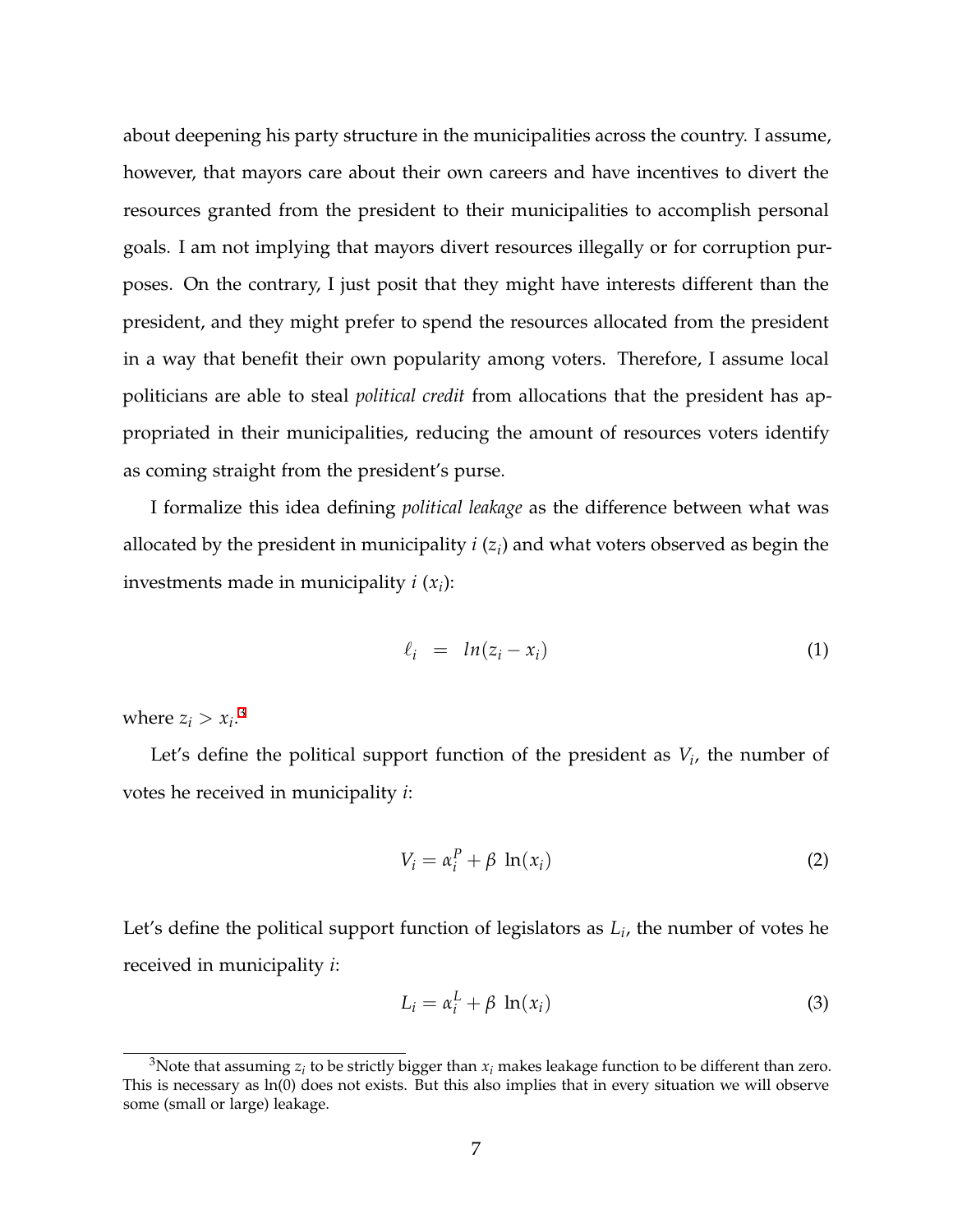Let's define the political support function of mayors as *M<sup>i</sup>* , the number of votes he received in municipality *i*:

<span id="page-8-1"></span>
$$
M_i = \alpha_i^M + \beta \ln(x_i) \tag{4}
$$

By assumption presidents care about political success in general. This is a combination of the number of votes himself, legislators and mayors from his party received. In analyzing the influences on a president's behavior, I focus here on the overall utility of a president when receiving inputs from these three elements. The problem is formalized by assuming that the president utility function is a weighted average of his political support function, in addition to the ones of mayors and legislators from his party. Broadly speaking, we can think of presidents allocating resources *z<sup>i</sup>* across municipalities  $i = 1...n$ , to maximize his utility function

<span id="page-8-0"></span>
$$
U_p = \tilde{\alpha} \sum_i V_i + \tilde{\beta} \sum_i L_i + \tilde{\omega} \sum_i M_i
$$
 (5)

such that legislators and mayors in municipality *i* are from president's party.

In order to distribute resources, I assume, presidents need to collect taxes. This implies that president's distributive strategy is constrained by the total taxes the president is able to raise given the transfers he is willing to distribute. Let's define  $Z = \sum z_i$ as the total taxes president must raise. Taxes are fixed for every municipality and defined as *τ*. The government budget constraint is, then

$$
G=\tau Z
$$

and I assume the weight parameters of the president's objective function to be constrained to

$$
\tilde{\alpha} + \tilde{\beta} + \tilde{\omega} = 1
$$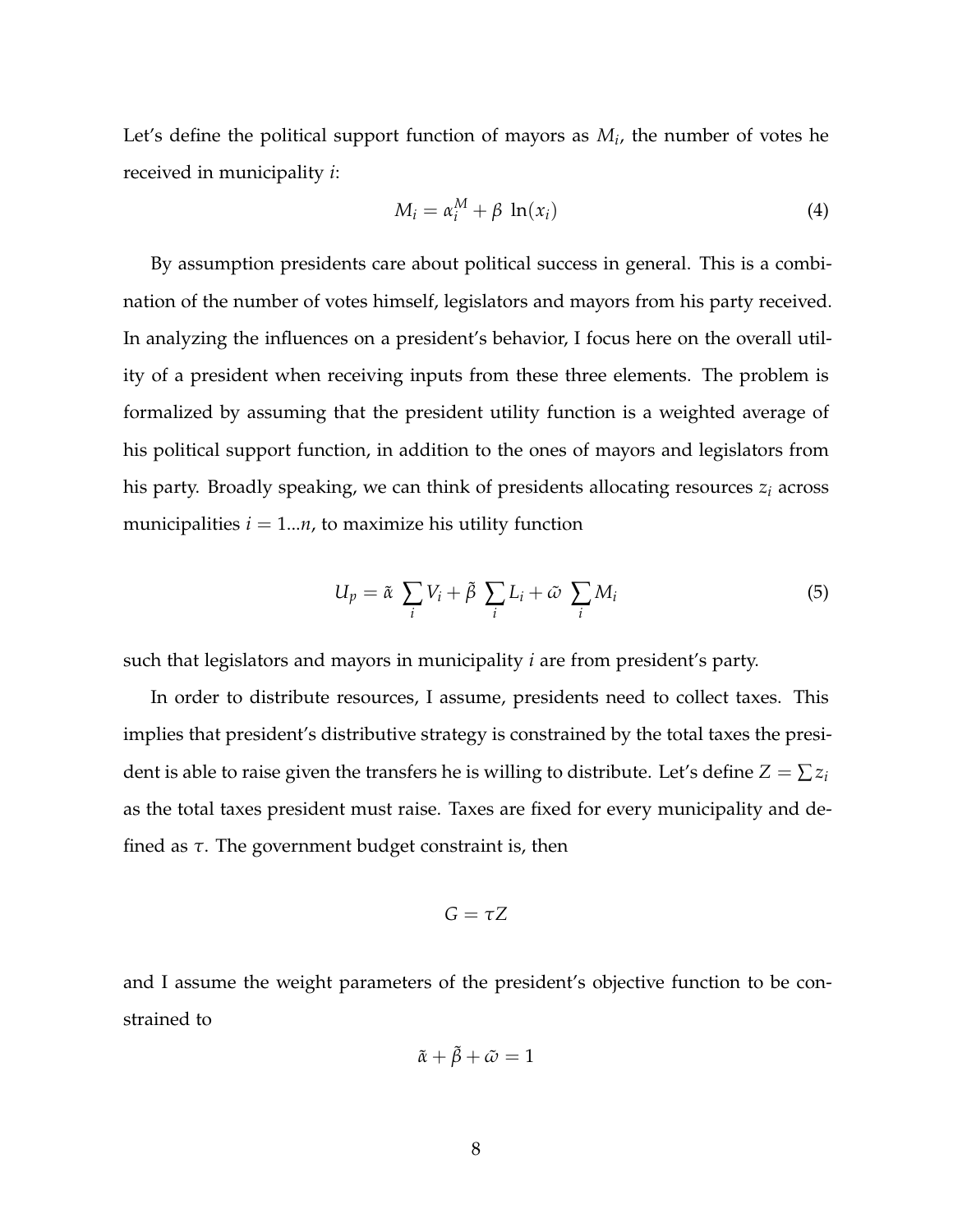Since utility functions are defined only up to an affine transformation, there is no loss of generality implied in constraining the decision weights to sum to one. In order for the estimated coefficients to be directly interpretable as weights in the utility function, however, all of the variables inputed in president's utility functions must be measured in the same units. In equation ([5\)](#page-8-0), parameter  $\sum_i V_i$  represents the number of votes the president received in the last election,  $\sum_i L_i$  the total number of votes received by legislators who are willing to support the president's legislative agenda, and  $\sum_i M_i$  the total number of votes mayors loyal to the president received in the last election. I will extrapolate these meanings and interpret  $\sum_i V_i$  as a *proxy* for president's popularity,  $\sum_i L_i$  as a *proxy* for president's legislative majority, and  $\sum_i M_i$ as a *proxy* for president's party local strength. The relative magnitude of parameters *α*˜, *β*˜ and *ω*˜ indicates, therefore, the importance presidents place on popularity, legislative majority, and party building. I assume that the impact of spending is separable across municipalities, that is, spending in municipality *j* has no effect on mayoral, legislative or presidential politics in municipality *i*.

Legislators have no control over  $ℓ<sub>i</sub>$ , but mayors do. More specifically, they control how much *leakage* can happen, which defines how much resources voters will observe. Given that president and legislators' political support functions are determined by *x<sup>i</sup>* , mayors are seeing here as agents of the president and of legislators. Their choice of *ℓ<sup>i</sup>* will affect these other players, as well as their own political support functions. Mayor are assumed to care about both their own political careers as well as about how much leakage they can produce. With votes, they can maintain their offices. With leakage, they can show power. In some cases, showing power might come in detriment of the president – when  $z_i - x_i > 0$ , or it might come in addition to the president - when  $z_i = x_i$ .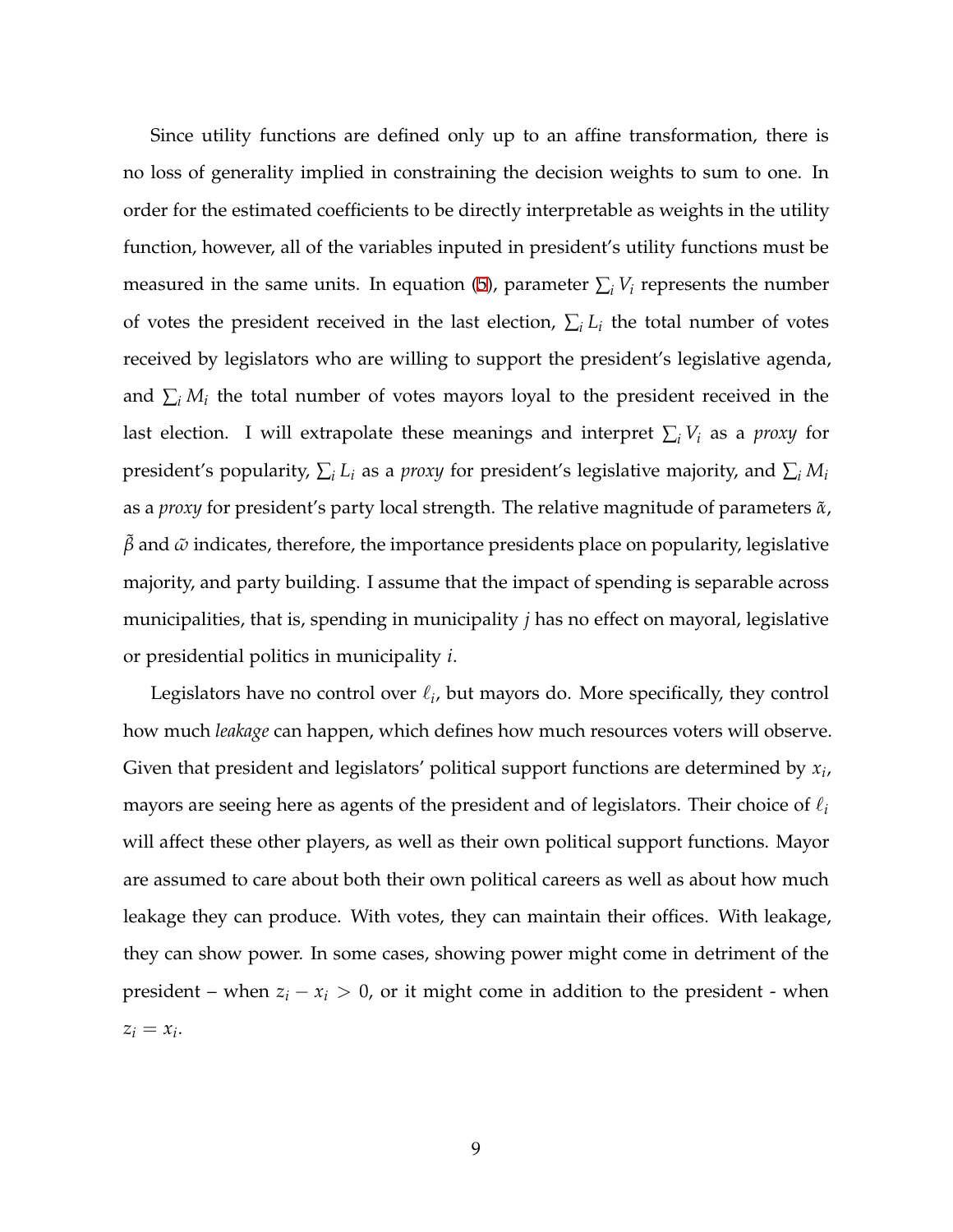Mayor's utility function can be defined as:

$$
U_M(\lambda^j, z_i, x_i) = \lambda^j \ell_i + (1 - \lambda^j) M_i
$$
\n(6)

where  $\lambda^j$  is given by mayor's partisan status and refers to the probability that mayor of type *j* will steal credit from the president ( $0 \leq \lambda^j \leq 1$ ). I also assume  $\lambda^j = 0$  if mayor is from president's party. I do not believe that, *a priori* mayors from the presidential party will have incentives to steal credit from the president's action, because this also hurt their own political support function. Opposition and coalition mayors, in the other hand, have incentives to divert credit from allocations in order to place their own parties in the presidential office.

The political context in which this game operates can be summarized as: (1) the president elected sets *z<sup>i</sup>* for municipality *i*, (2) mayor of municipality *i*, takes *z<sup>i</sup>* as given and decides on *ℓ* level, and (3) voters in municipality *i* observe *x<sup>i</sup>* .

We can re-write the utility function of a mayor from the presidential coalition as

$$
U_{M^C}(\lambda^C, z_i, x_i) = \lambda^C \ln(z_i - x_i) + (1 - \lambda^C) [\alpha_i^{M^C} + \beta \ln(x_i)]
$$

This mayor, then, chooses  $x_i$  to maximize  $U_{M}(\lambda^C, z_i, x_i)$ 

$$
\max_{x_i} \left[ \lambda^C \ln(z_i - x_i) + (1 - \lambda^C) (\alpha_i^{M^C} + \beta \ln(x_i)) \right]
$$

<span id="page-10-0"></span>
$$
-\frac{\lambda^{C}}{z_{i}-x_{i}} + \frac{\beta(1-\lambda^{C})}{x_{i}} = 0
$$
  

$$
x_{i} = \frac{\beta(1-\lambda^{C})}{\lambda^{C} + \beta - \beta\lambda^{C}} \times z_{i}
$$
 (7)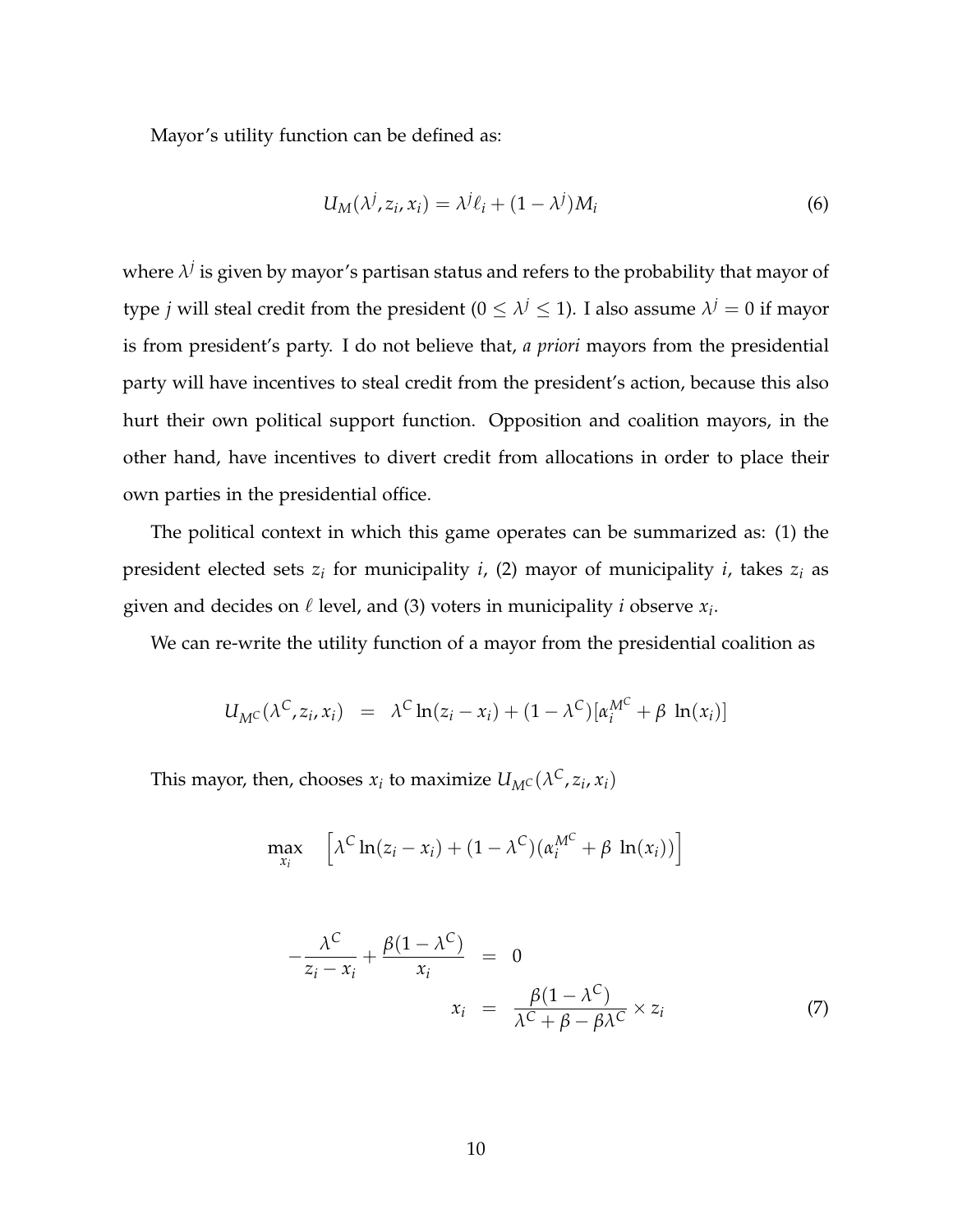Equation ([7\)](#page-10-0) specifies  $x_i$  such that a mayor from the presidential coalition maximizes his utility. Note that by  $\frac{\beta(1-\lambda^C)}{\lambda^C + \beta - \beta \lambda}$  $\frac{p(1-\lambda)}{\lambda^C + \beta - \beta \lambda^C}$  the share of *z<sub>i</sub>* mayor will not leakage is a function of elasticity of his vote to *x<sup>i</sup>* (*β*) and his nature-given propensity to steal credit (*λ <sup>C</sup>*). We can, then, re-write mayor's political support function (Eq. [4\)](#page-8-1) as

<span id="page-11-0"></span>
$$
M_i = \alpha_i^M + \beta \ln \left( \frac{\beta (1 - \lambda^C)}{\lambda^C + \beta - \beta \lambda^C} \times z_i \right)
$$
  
=  $\alpha_i^M + \beta \ln \left( \frac{\beta (1 - \lambda^C)}{\lambda^C + \beta - \beta \lambda^C} \right) + \beta \ln(z_i)$   
=  $\alpha_i^M + A + \beta \ln(z_i)$  (8)

where  $A = \int \beta \ln \left( \frac{\beta(1-\lambda^C)}{\lambda^C + \beta - \beta \lambda} \right)$  $\frac{\beta(1-\lambda^C)}{\lambda^C+\beta-\beta\lambda^C}$ ).

Equation ([8\)](#page-11-0) gives us mayor's political support function when he maximizes  $x_i$ - the amount of resources voters observe as being invested in municipality *i*. With such result we can calculate the presidential utility under four mutually exclusive conditions: (1) when municipality *i* is represented by a legislator and is governed by a mayor from the same party as the president, (2) when municipality *i* is represented by a legislator from the same party as the president, but governed by a mayor from a party different to the president, (3) when municipality *i* is governed by a mayor from the same party as the president, but represented by a legislator from a party different to the president, and (4) when municipality *i* is governed by a mayor and represented by a legislator from parties different than the president.

(1) If municipality *i* is represented by a legislator and is governed by a mayor from the same party as the president, then, the president chooses  $z_i$  to maximize  $U_p$  under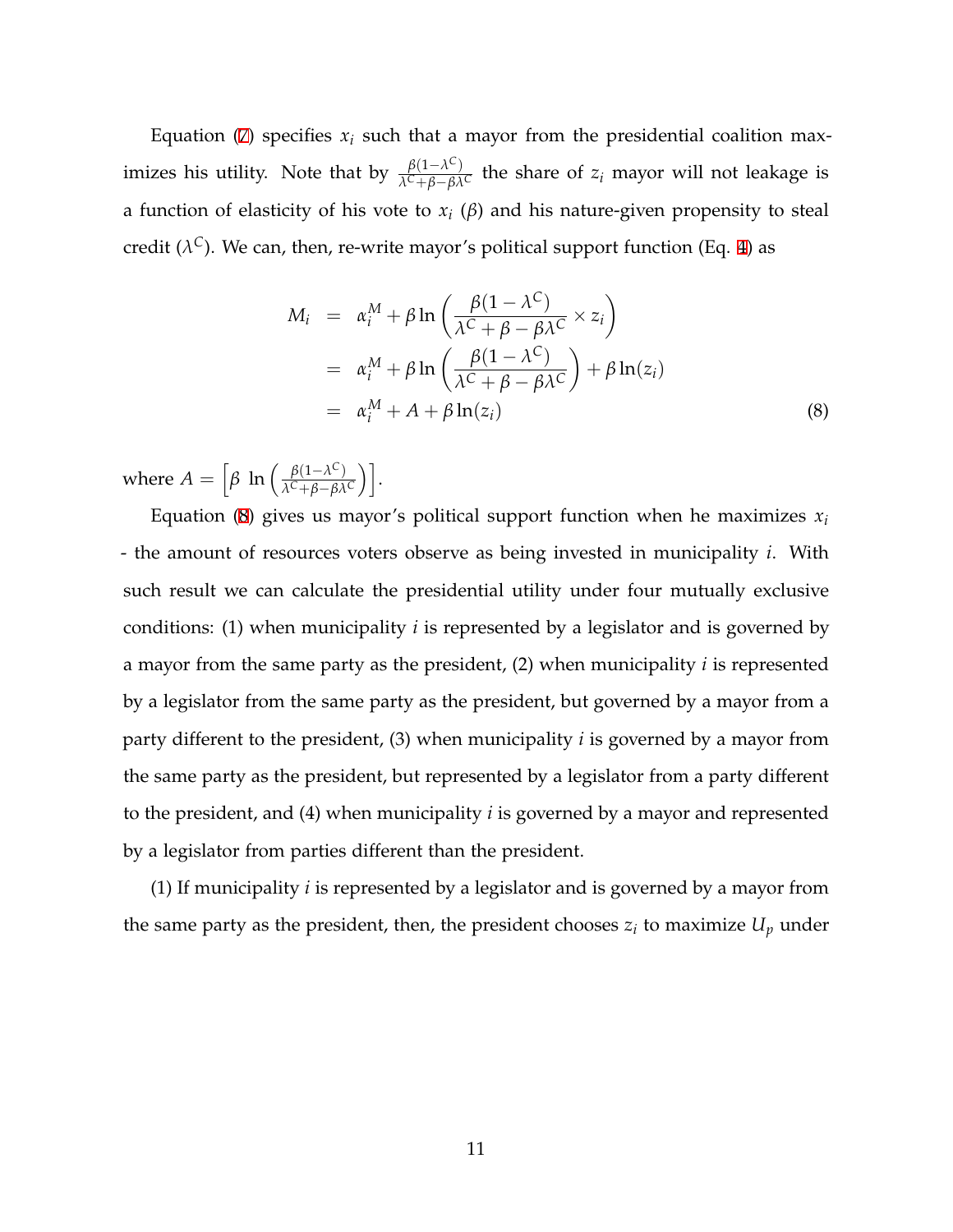the constraint *G*:

$$
\max_{z_i} \left\{ \tilde{\alpha} \sum_i V_i + \tilde{\beta} \sum_i L_i + \tilde{\omega} \sum_i M_i - \tau Z \right\}
$$
\n
$$
\max_{z_i} \left\{ \tilde{\alpha} \left[ \sum_i \alpha_i^P + A^P \right] + \tilde{\beta} \left[ \sum_i \alpha_i^L + A^L \right] + \tilde{\omega} \left[ \sum_i \alpha_i^M + A^M \right] + \left[ \tilde{\alpha} + \tilde{\beta} + \tilde{\omega} \right] \beta \sum_i \ln(z_i) - \tau Z \right\}
$$
\n(9)

Differentiating in respect to *z<sup>i</sup>*

$$
\frac{\beta}{z_i} - \tau = 0
$$
  

$$
z_i = \frac{\beta}{\tau}
$$
 (10)

(2) If municipality *i* is represented by a legislator from the same party as the president, but governed by a mayor from a party different from the president, he does not care about this mayor and then chooses  $z_i$  to maximize  $U_p(x_i, z_i)$ . By the same calculation we get

$$
\max_{z_i} \left\{ \tilde{\alpha} \sum_i V_i + \tilde{\beta} \sum_i L_i - \tau Z \right\}
$$
\n
$$
\max_{z_i} \left\{ \tilde{\alpha} \left[ \sum_i \alpha_i^P + A^P \right] + \tilde{\beta} \left[ \sum_i \alpha_i^L + A^L \right] + (\tilde{\alpha} + \tilde{\beta}) \beta \sum_i \ln(z_i) - \tau Z \right\} \tag{11}
$$

Differentiating in respect to *z<sup>i</sup>*

$$
\frac{(\tilde{\alpha} + \tilde{\beta})\beta}{z_i} - \tau = 0
$$
  

$$
z_i = (\tilde{\alpha} + \tilde{\beta})\frac{\beta}{\tau}
$$
 (12)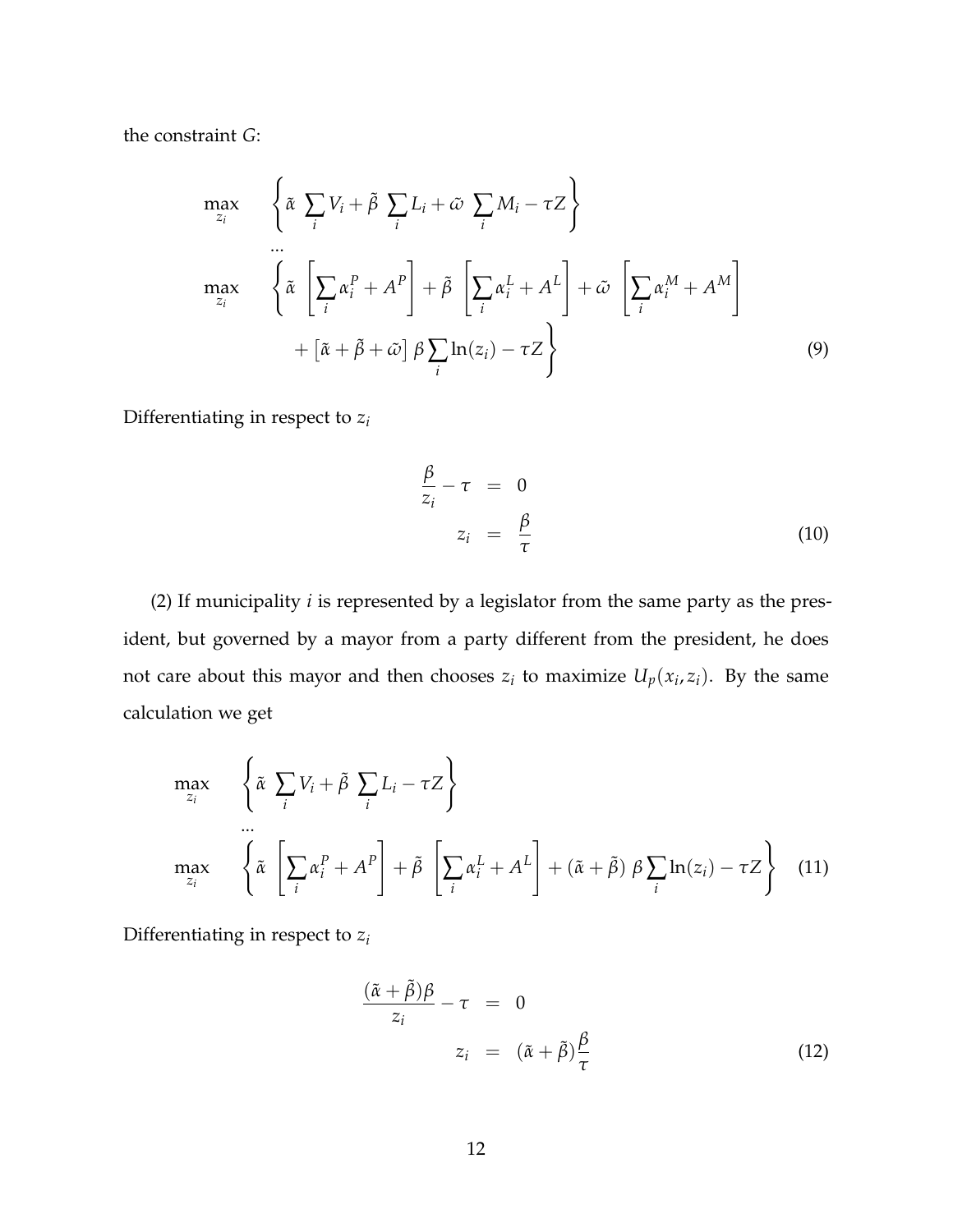(3) If municipality *i* is governed by a mayor from the same party as the president, but represented by a legislator from a party different from the president, he does not care about this legislator and then chooses  $z_i$  to maximize  $U_p(x_i, z_i)$ 

$$
\max_{z_i} \left\{ \tilde{\alpha} \sum_i V_i + \tilde{\omega} \sum_i M_i - \tau Z \right\}
$$
\n
$$
\max_{z_i} \left\{ \tilde{\alpha} \left[ \sum_i \alpha_i^P + A^P \right] + \tilde{\omega} \left[ \sum_i \alpha_i^M + A^M \right] + (\tilde{\alpha} + \tilde{\omega}) \beta \sum_i \ln(z_i) - \tau Z \right\} (13)
$$

Differentiating in respect to *z<sup>i</sup>*

$$
z_i = (\tilde{\alpha} + \tilde{\omega}) \frac{\beta}{\tau}
$$
 (14)

(4) If municipality *i* is governed by a mayor and represented by a legislator from parties different than the president, he does not care about either the legislator nor the mayor. Then the president chooses  $z_i$  to maximize  $U_p(x_i, z_i)$ 

$$
\max_{z_i} \left\{ \tilde{\alpha} \sum_i V_i - \tau Z \right\}
$$
\n
$$
\max_{z_i} \left\{ \tilde{\alpha} \left[ \sum_i \alpha_i^P + A^P \right] + \tilde{\alpha} \beta \sum_i \ln(z_i) - \tau Z \right\}
$$
\n(15)

Differentiating in respect to *z<sup>i</sup>*

$$
z_i = \tilde{\alpha} \frac{\beta}{\tau} \tag{16}
$$

Now that we have the utility function of mayors and the president under the optimal points of  $x_i$  and  $z_i$ , we can put the pieces of  $z_i$  together with indicator variables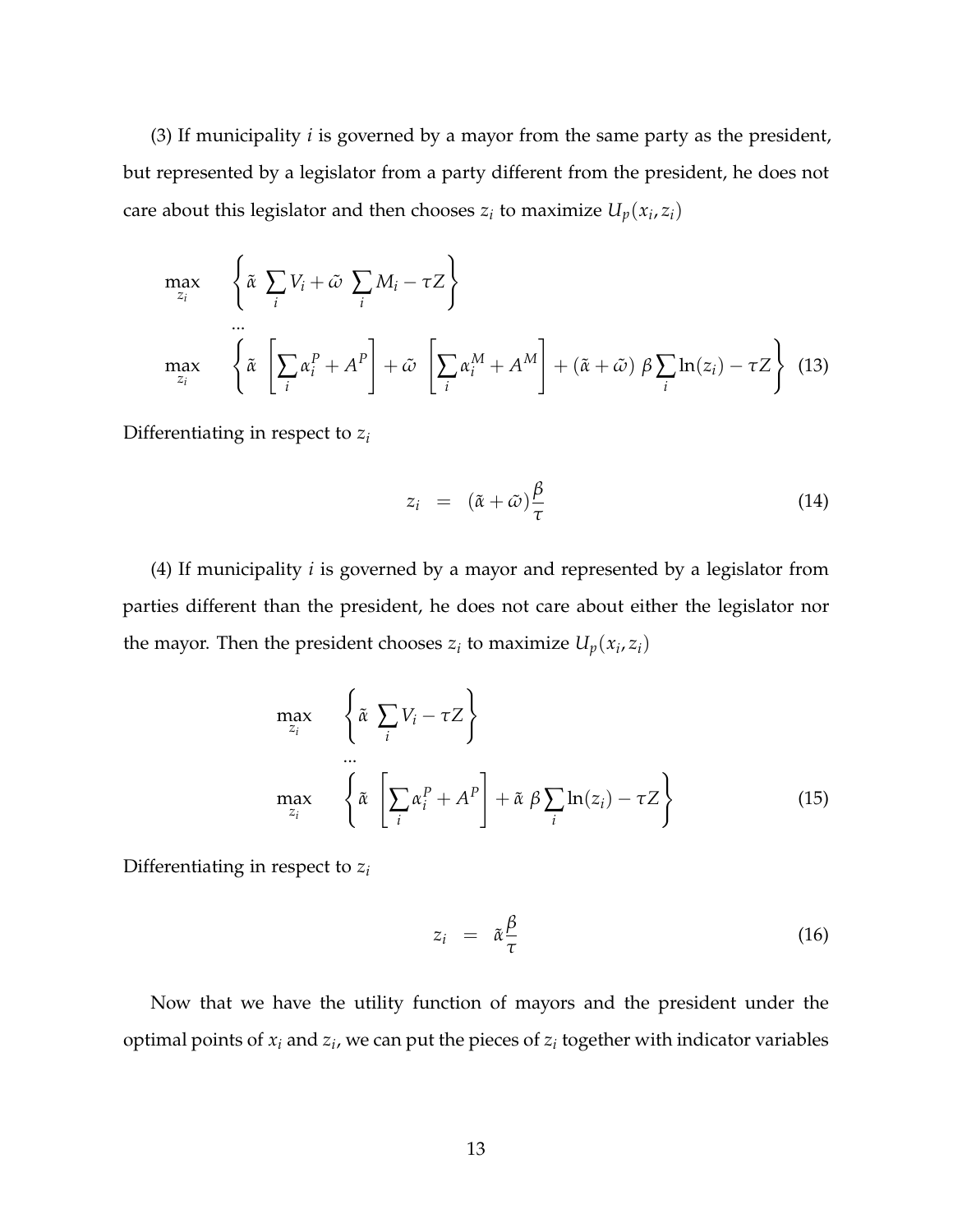for party affiliation of legislators and mayors to obtain a regression model:

<span id="page-14-0"></span>
$$
z_i = \frac{\beta}{\tau} \mathbf{1}_{\{L \text{ and } M \text{ same party}\}} + (\tilde{\alpha} + \tilde{\beta}) \frac{\beta}{\tau} \mathbf{1}_{\{L \text{ same party, } M \text{ different party}\}} + (\tilde{\alpha} + \tilde{\omega}) \frac{\beta}{\tau} \mathbf{1}_{\{L \text{ different party, } M \text{ same party}\}} + (\tilde{\alpha}) \frac{\beta}{\tau} \mathbf{1}_{\{L \text{ and } M \text{ different than president's party}\}} + \epsilon_i
$$
(17)

where  $\epsilon$  ∼  $N(\mu, \sigma^2)$ . Equation [17](#page-14-0) can be estimated by including municipality fixed effects. The estimates of the coefficients associated with the fixed effects represents all the other features of municipality *i* that are not associated with the party affiliation of its representatives in the Congress or in the City Hall. Because estimates of the weighting parameters  $\tilde{\alpha}$ ,  $\tilde{\beta}$ , and  $\tilde{\omega}$  are obtained from a regression of equation [17](#page-14-0), the weight presidents place on municipalities governed and represented by mayor and legislator from his party  $(\tilde{\alpha} + \tilde{\beta} + \tilde{\omega})\frac{\beta}{\tau}$  $\frac{p}{\tau}$  can be determined.

This equation is, however, not identified. So, to estimate its parameters I reparametrized it by:

<span id="page-14-1"></span>
$$
D_1 = \frac{\beta}{\tau} \tag{18}
$$

$$
D_2 = (\tilde{\alpha} + \tilde{\beta})\frac{\beta}{\tau} \tag{19}
$$

$$
D_3 = (\tilde{\alpha} + \tilde{\omega}) \frac{\beta}{\tau} \tag{20}
$$

$$
D_4 = \tilde{\alpha} \frac{\beta}{\tau} \tag{21}
$$

From this we can find

$$
\frac{D_2}{D_1} = \tilde{\alpha} + \tilde{\beta} \qquad \qquad \frac{D_3}{D_1} = \tilde{\alpha} + \tilde{\omega} \qquad \frac{D_4}{D_1} = \tilde{\alpha}
$$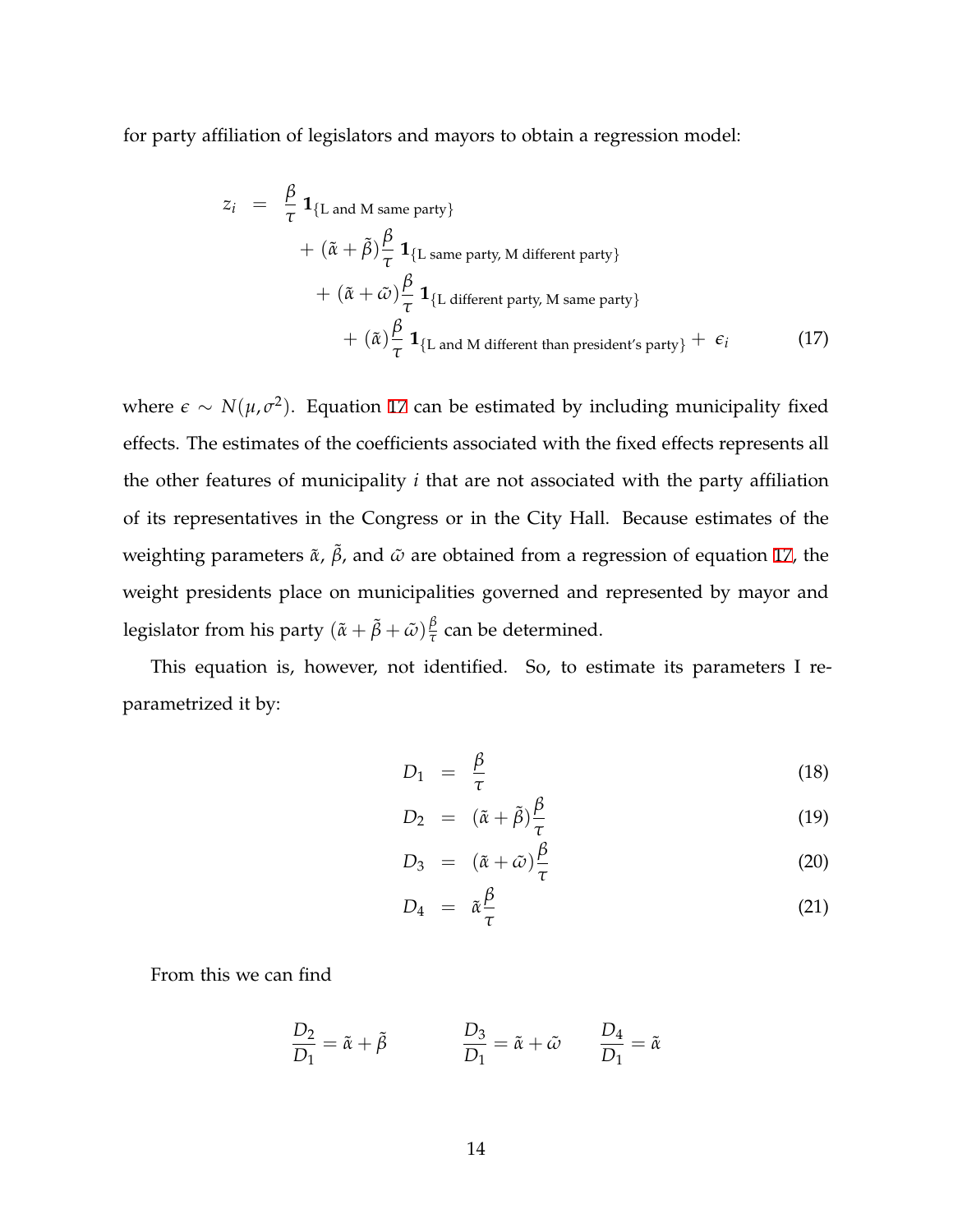Note that equations [18](#page-14-1), [19](#page-14-1), [20,](#page-14-1) and [21](#page-14-1) imply that  $D_1 + D_4 = D_2 + D_3.4$  Thus, I can estimate  $D_1$ ,  $D_2$ ,  $D_3$  and  $D_4$  by regressing  $z_i$  on  $x_1 = 1$ (L and M same party as president),  $x_2 = 1$ (L same party as president, M different party),  $x_3 = 1$ (M same party as president, L different party), and  $x_4 = 1$ (neither from president's party) constraining the sum of the coefficients of  $x_1$  and  $x_4$  to equal the sum of the coefficients of  $x_2$  and  $x_3$ , and the regression intercept to equal zero.<sup>5</sup>

After estimating equation [17](#page-14-0) under the re-parametrized model, the OLS estimates of *D*<sub>1</sub>, *D*<sub>2</sub>, *D*<sub>3</sub> and *D*<sub>4</sub> can be used to find the values for  $\tilde{\alpha}$ ,  $\tilde{\beta}$ , and  $\tilde{\omega}$ . Given the constrain imposed over these parameters, we know that the weights over popularity, legislative majority and party building should sum to 1. Thus, finding  $\tilde{\alpha}$  and  $\tilde{\beta}$  will be sufficient to solve the estimation problem proposed here. The identification of the parameters hinges on having all of the variables in the model measured in the same units. If the different variables are arbitrarily scaled, then there is no reason for the decision weights to sum to 1, and none of the parameters in the model are identified. That requirement drives the data choices outlined in the following section.

## DATA

In applying the model of the previous section to the data, three sets of choices are required. First, the units of measure must be defined. Second, proxy variables must be selected. Third, the appropriate sample needs to be identified. Those three choices are treated in turn.

<sup>&</sup>lt;sup>4</sup>Given that  $\tilde{\alpha} + \tilde{\beta} + \tilde{\omega} = 1$ , we can write  $\tilde{\omega} = 1 - \tilde{\alpha} - \tilde{\beta}$ . Thus,  $D_3/D_1 = \tilde{\alpha} + \tilde{\omega} = \tilde{\alpha} + 1 - \tilde{\alpha} - \tilde{\beta} =$  $1 - \tilde{\beta}$ . We know that  $D_2/D_1 = \tilde{\alpha} + \tilde{\beta}$ , and that  $D_4/D_1 = \tilde{\alpha}$ . Then, we can write  $\tilde{\alpha} = D_4/D_1$  and  $\tilde{\beta} =$  $1 - D_3/D_1$ . Therefore,  $D_2/D_1 = D_4/D_1 + 1 - D_3/D_1$ , and  $D_2 = D_4 + D_1 - D_3$  or  $D_2 + D_3 = D_1 + D_4$ .

<sup>&</sup>lt;sup>5</sup>In practice, this can be done by regressing  $z_i$  on the following three independent variables ( $x_1$  −  $(x_4)$ ,  $(x_2 + x_4)$ ,  $(x_3 + x_4)$ , while restricting the intercept to zero. Note this estimates  $z_i = D_1 x_1 + D_2 x_2 + D_3 x_3$  $D_3x_3 + D_4x_4 = D_1x_1 + D_2x_2 + D_3x_3 + (D_2 + D_3 - D_1)x_4 = D_1x_1 - D_1x_4 + D_2x_2 + D_2x_4 + D_3x_3 +$  $D_3x_4 = D_1(x_1 - x_4) + D_2(x_2 + x_4) + D_3(x_3 + x_4)$ . Note that this constrains the coefficient on  $x_4$  (i.e. *D*<sub>4</sub>) to equal  $D_2 + D_3 - D_1$ .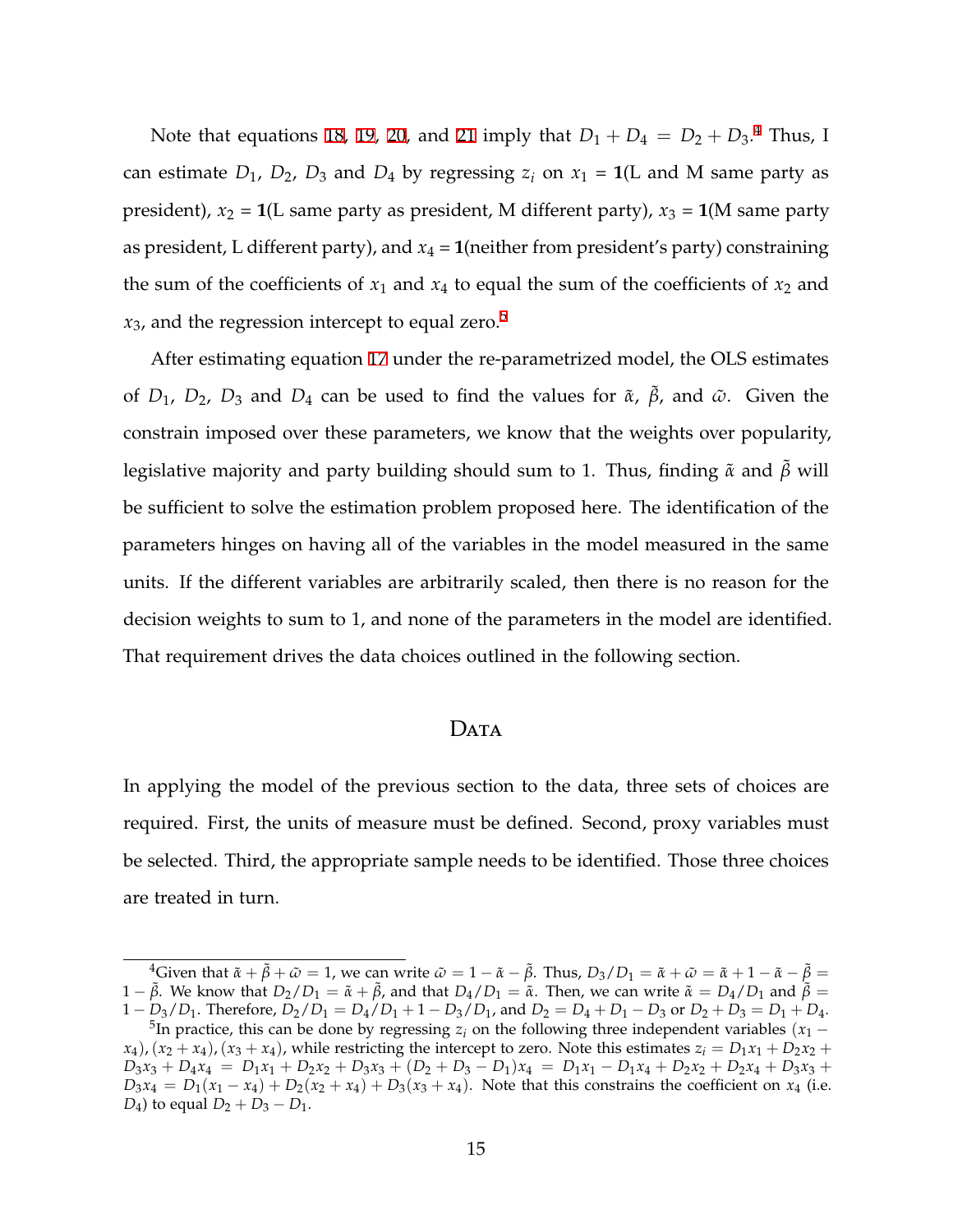## **Units of Measure**

The only requirement for a unit of measure for the analysis is that it reflects discretionary allocations across municipalities and that it is available for all four municipal types (both mayor and legislator are from president's party, only mayor is from president's party, only legislator is from president's party, and neither mayor nor legislator are from president's party) for the time period in question. Any expenditure variable compiled annually, as well as estimates from public and private institutions satisfy this criterion. In practice, the discretionary transfers allocated from presidents direct to municipalities compiled annually by the countries ministry of finance are used in the analysis that follows, primarily because they have been the standard measure in previous literature on the topic (see for example [Calvo and Murillo](#page-34-7) [\(2004](#page-34-7)), [Arretche](#page-34-2) [and Rodden](#page-34-2) ([2004\)](#page-34-2), [Brusco, Nazareno and Stokes](#page-34-0) ([2004\)](#page-34-0), [Magaloni, Diaz-Cayeros and](#page-36-0) [Estevez](#page-36-0) [\(2007](#page-36-0)), [Bonvecchi](#page-34-4) [\(2009](#page-34-4)), [Brollo and Nannicini](#page-34-5) ([2011\)](#page-34-5)).

The federal discretionary transfers are measured for each municipality on approximately 12 years per country. These resources are typically used to infra-structure investments that impact education, health, sanitation and transportation in the municipalities. Transfers are scaled by municipal population to avoid the necessity to deal with large heterogeneous municipal population sizes. My data cover all 5,564 municipalities in Brazil from during the eight years of Lula's presidency (2003-2010), all 335 municipalities in Venezuela from during the 12 years of Chávez's presidency (2000-2011), and all 2,438 municipalities in Mexico from during the 12 years of PAN's presidency (2000-2012), a total of nearly 80,000 municipality-year observations. The abundance of data is what allows me to fit the structural model proposed here. I am able to find enough numbers of all possible municipal status in the data set.

There is one primary shortcoming of analyzing federal transfers (see Figure [2\)](#page-18-0). They exhibit left censoring (that is, transfers are restricted to be non-negative), which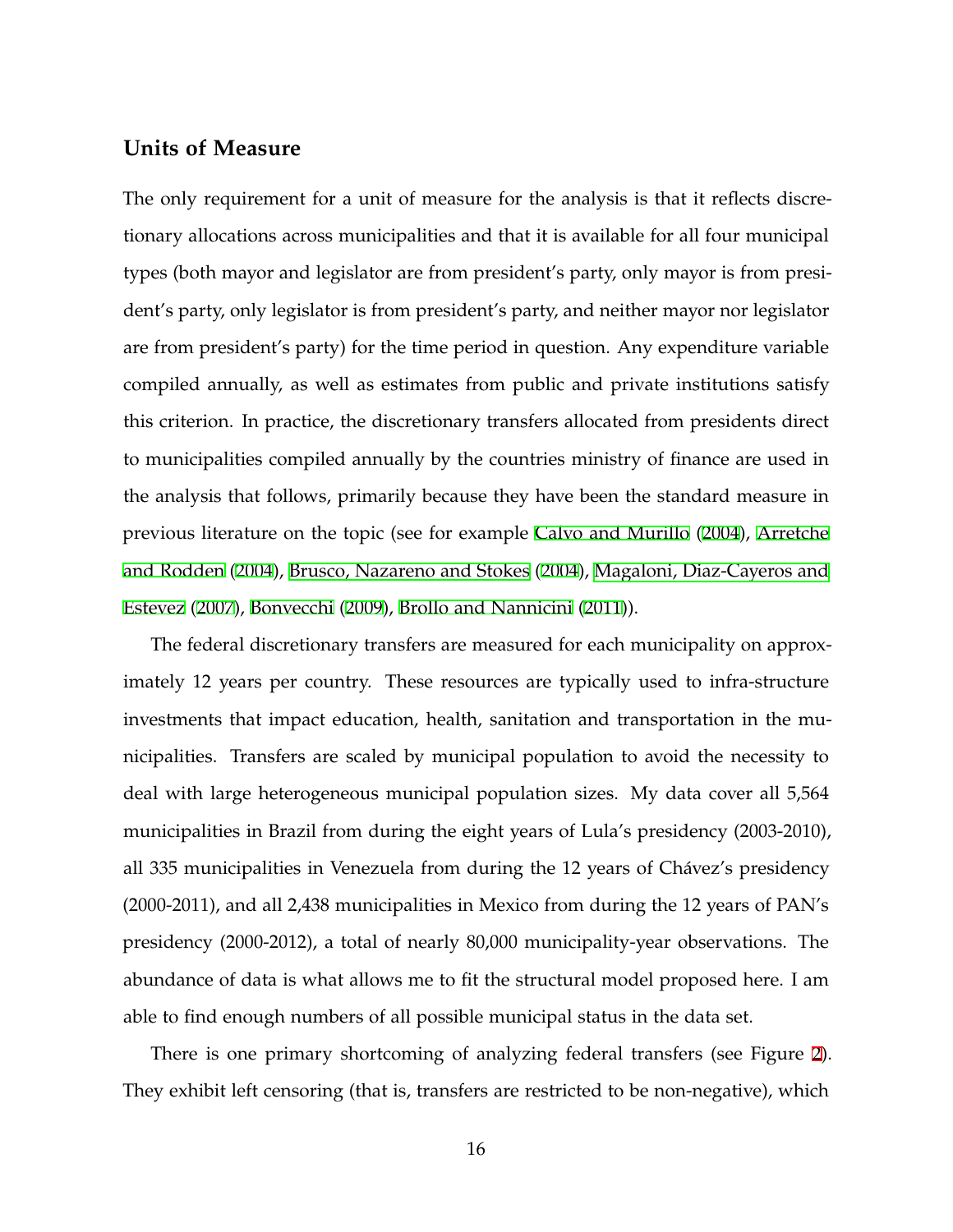may lead to inconsistent parameter estimates. The critical case is Brazil, where the large majority of municipalities do not receive investments every year. The top-right graph in Figure [2](#page-18-0) shows how the number of zero values is way higher than the frequency of municipalities that receive some investments. For the cases of Mexico and Venezuela, this is less a problem. Note how the density height for these cases is higher for the municipalities which receives investments. In practice, however, I do not treat zero values as censoring, but as real values. Municipalities that do not receive appropriations are not proxies for negative transfers, but places where investments were indeed not seen by voters. $6$  As a check for bias induced by censoring, the basic specifications of the previous section were replicated using symmetrically trimmed least squares ([Powell](#page-37-5), [1986\)](#page-37-5), an estimation technique that is robust to censoring. In all cases, the estimates of the weighting parameters in the utility function were virtually unchanged, suggesting that censoring is not a critical issue.

## **Choice of Variables**

Variables are needed for identifying the party affiliation of mayors and legislators. The framework developed in Section I imposes an important restriction: in order for the model to be identified, all of the variables must be mutually exclusive *dummies*. See Table [1](#page-19-0) for the summary statistics of the variables. During Lula's government, he faced 45% of municipalities with legislators from his party, but only 3% with both legislators and mayors. In Mexico, the PAN governed without representation of mayors or legislators in 72% of municipalities, an expected picture given the dominance of the PRI in that country. In Venezuela, Chavez faced the best scenario when compared to other presidents in the region. In 39% of the municipalities his party elected the

<sup>&</sup>lt;sup>6</sup>In another paper I propose a Bayesian two-part model (BTM) to deal with semicontinuous variables, and argue this is the solution required to solve this issue. The structural model presented above will not be estimated using the BTM in this paper, but results are unchangeable using it.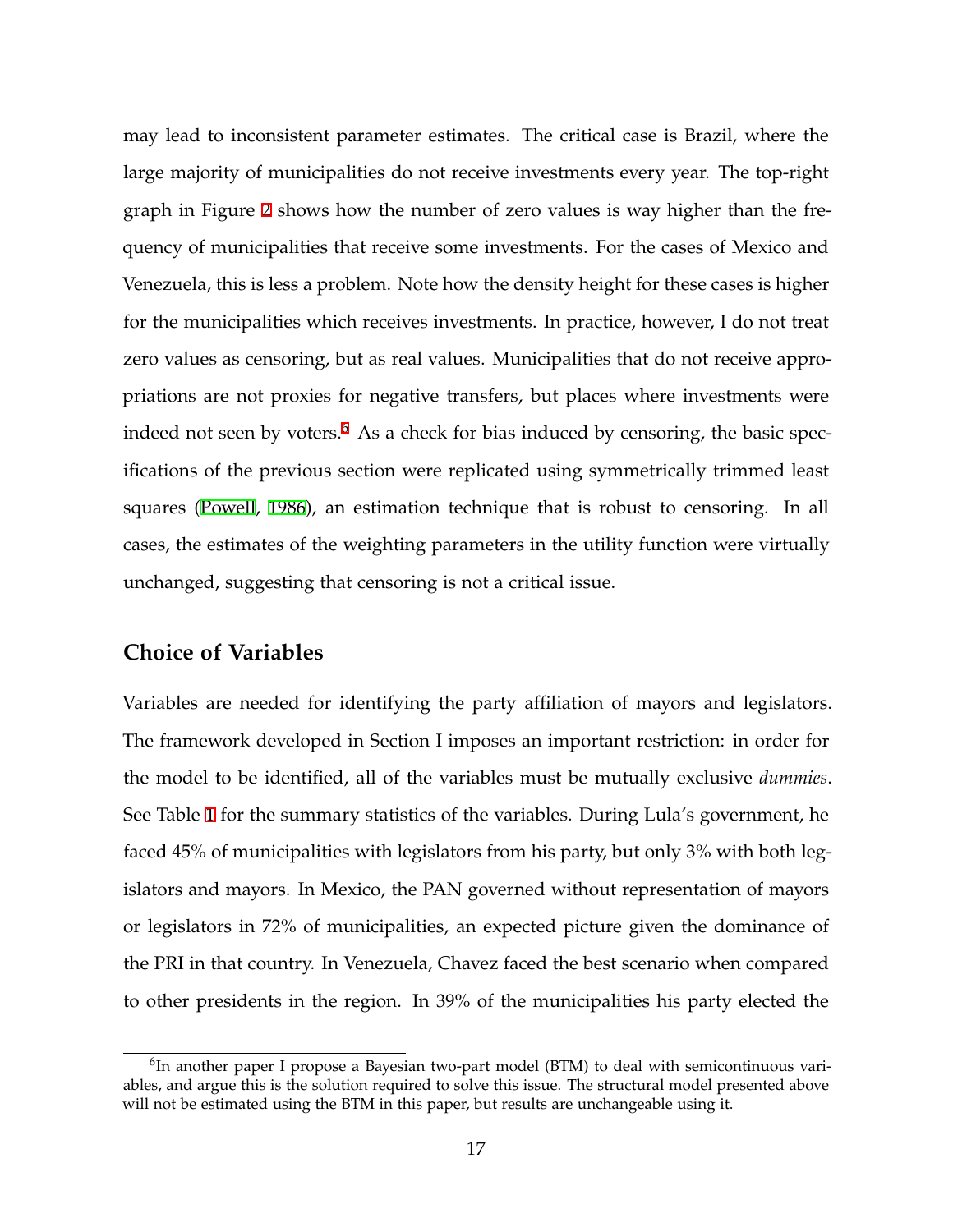<span id="page-18-0"></span>

**Figure 2:** *On the left, the average of presidential appropriations per capita over time. On the right, the distribution of the log of presidential appropriations per capita.*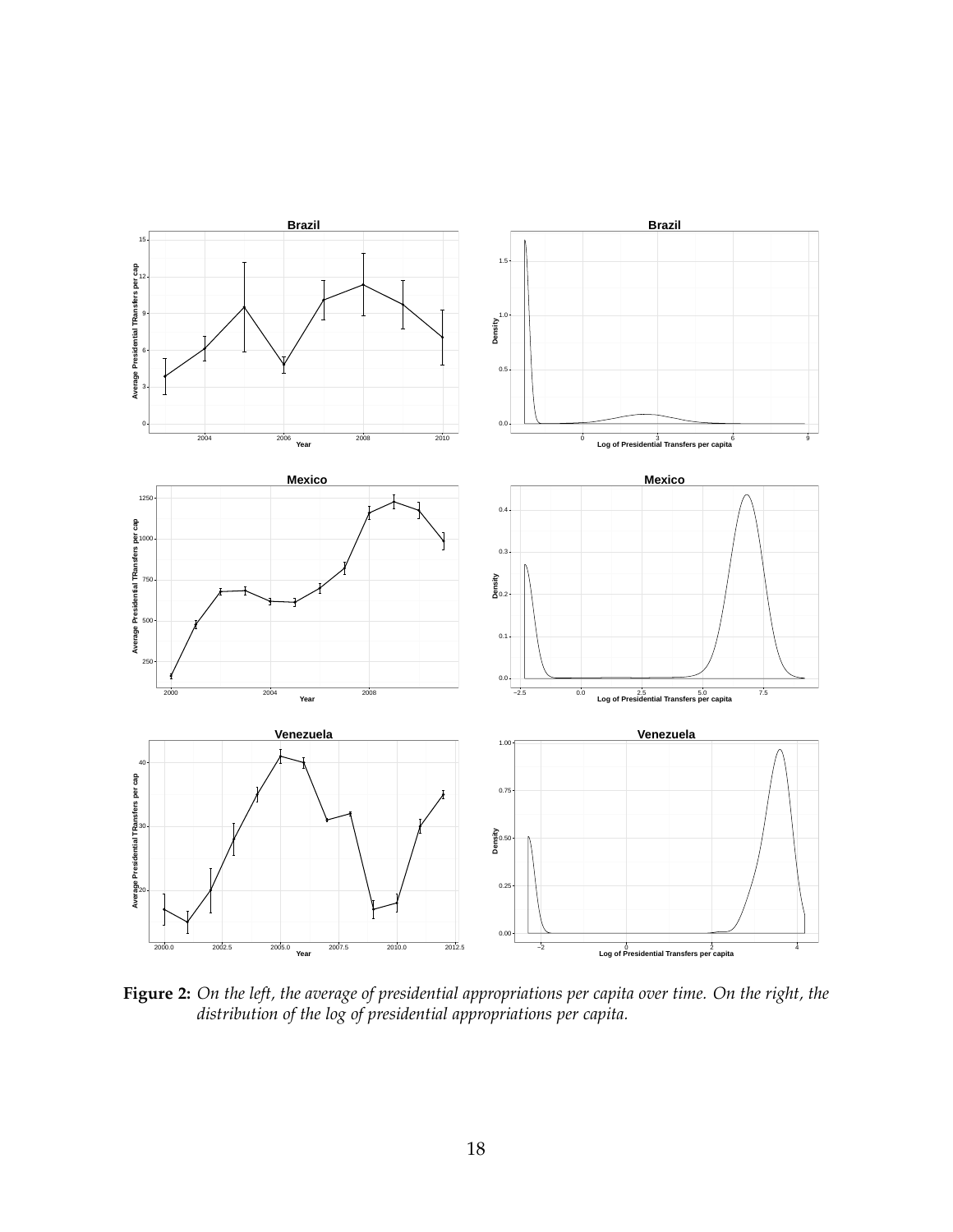mayor and the legislator running for those seats, and in only 19% of the country's territory his party was absent. This scenario describes very well the different levels of what I defined as the 'presidential dilemma' ([Nunes,](#page-37-6) [2012\)](#page-37-6). Whereas in Brazil, Lula faced a large opposition setting in the municipalities, in Venezuela, Chavez controlled most of the offices in the country. The Mexican case is in between them.

<span id="page-19-0"></span>**Table 1:** *Distribution of Municipal Types by Country* Neither Mayor Legislator Mayor+Legislator  $N$  (%)  $N$  (%)  $N$  (%)  $N$  (%) Brazil 20462 (48) 1874 (4) 1933 (45) 1150 (3) Mexico 11897 (72) 1752 (11) 2148 (13) 763 (5) Venezuela 62 (19) 54 (16) 89 (27) 130 (39)

These four *dummies* were created based on two variables: (1) party affiliation of mayors, and (2) percentage of votes the president's party received in each municipality for the legislative elections. The first variable is self explanatory and does not present any special challenge. The official electoral results from each country were collected and allowed me to identify the party of each mayor. The second variable, however, needs a justification. Brazil and Argentina have proportional representation systems. The first with open list, the second with closed list. Mexico, in turn, has a mixed system with some deputies elected by a plurality single-member districts, and others by closed list PR. In order to identify the municipalities that could be classified as constituencies of legislators from the president's party, I calculated the amount of votes each party received in each municipality in the legislative elections, and I selected the municipalities in which the president's party vote share was the largest. In Mexico and Venezuela this was less a problem because of the low number of relevant parties. Most of the municipalities in which the president's party was the largest also had majority of the votes there. In Brazil, in the other hand, the fragmentation of the party system reduced the chances that a party received a plurality of votes in each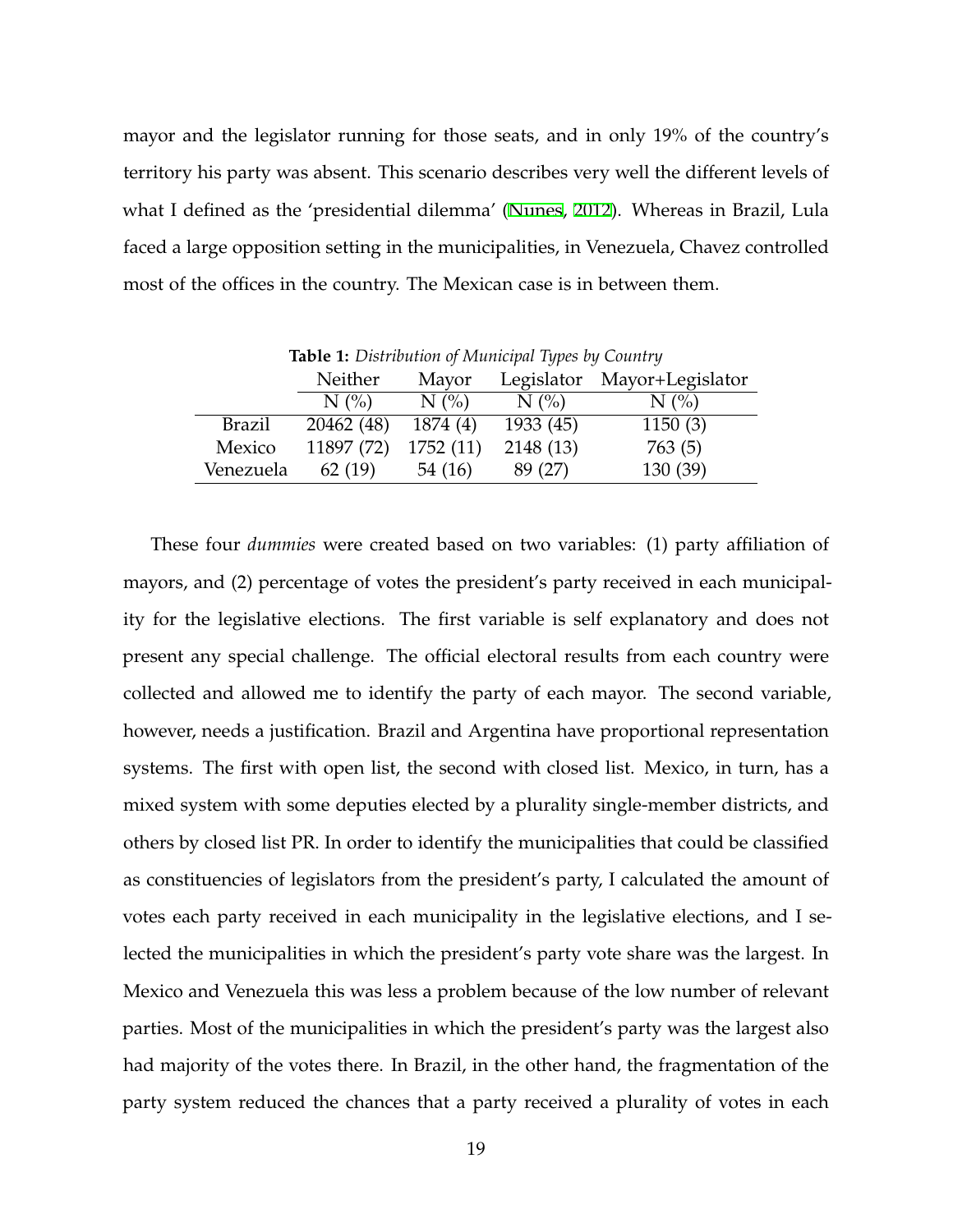municipality. Most of the municipalities identified as president's party constituencies did not voted more than 50% for the president's party.

Although there is no good measurement for legislator's constituency for PR systems, specially for open list, capturing the dominance and presence of a party in a municipality by counting the number of votes it received there, seems to be a good approximation for the purposes of my research. With this measurement choice I will be able to parse out the municipalities in which the president's party did very well in the legislative elections, and use this as a *proxy* for how much a president should care about such municipality if he is interested in helping his legislators for the next election. Again, I believe this to be a good measurement because in PR systems the number of seats is generally allocated by the total number of votes a party list obtain. Getting the majority of votes in many municipalities increases directly the likelihood a party will elect more seats for the Legislature, what can be taken as a *proxy* for how much important a municipality is for this party.

Due to the non-concurrent election cycles, mayoral affiliations change in a year different than legislators' affiliations. In Brazil, for example, mayors' political affiliation changed in 2005, reflecting the 2004 mayoral elections, and in 2009, reflecting the 2008 local elections. Legislators, in the other hand, changed with the other national elections in 2006 and 2010. In Mexico, municipal affiliations changed in 2004 and 2009, whereas national elections changed legislators' affiliations in 2000 and in 2006. In Venezuela, national elections happened in 2000, 2006 and 2012, whereas municipal elections occurred in 2000, 2004 and 2008. In the data used here, mayoral affiliations also change between these these intervals (although marginally) as a function of mayor's party switching, or party splitting.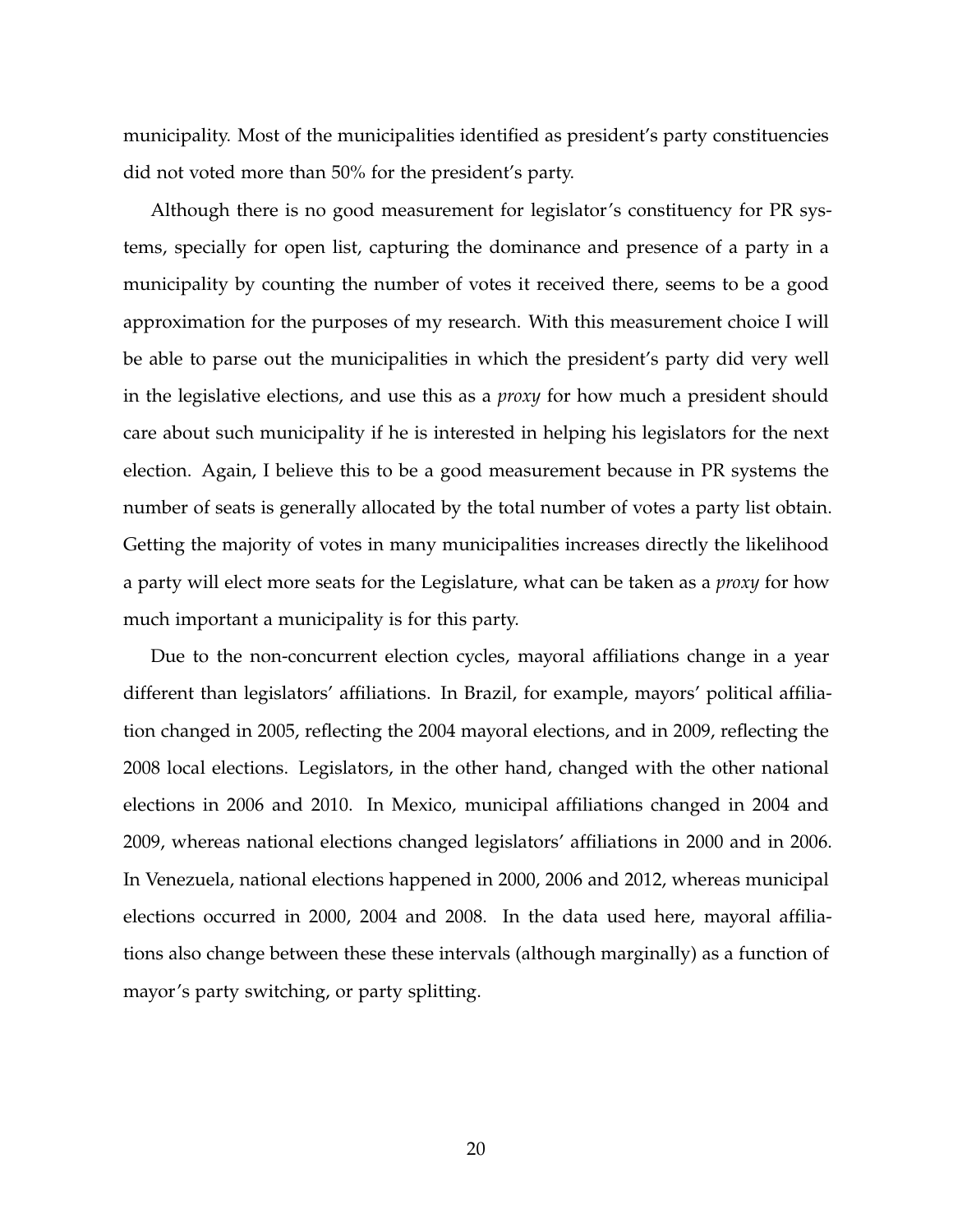# **The Choice of Sample**

Presidential discretionary transfers directly to municipalities over the period 2000- 2012 are the basis of the sample. Three types of exclusions are made in the data. First, municipalities with less than 6 years of information are dropped. The model requires estimating a fixed effect for each municipality. For those places which data is only available for few years (either because they are new municipalities, or because I couldn't find enough information for them), those estimates are quite imprecise. Moreover, the imprecision of those estimates has an adverse impact on the standard errors of the weights in the utility function. Including only municipalities which data exists for a minimum of 6 years in the sample reduces the number of parameters to be estimated by 375 in Brazil, by 132 in Mexico and by 12 in Venezuela, while lowering the available observations to 5215, 1380, and 300, respectively.

Second, as noted earlier, for municipalities which party affiliation of mayors and legislators did not change over time, the legislators' voter proxy is likely to be noisy and very sensitive to the party affiliation of mayors. Therefore, municipalities which affiliation of mayors or legislators do not change at least once are excluded from the sample. This eliminates an additional 155 municipalities in Brazil, 37 in Mexico and 22 in Venezuela, leaving 4,840 municipalities in Brazil, 1,343 in Mexico, and 278 in Venezuela.

The third type of exclusion is for missing data. I excluded from the sample all municipalities for which I could not find mayoral party affiliation, national transfers or party vote shares for legislative elections. After exploring the raw data, I believe it is possible to argue the missing data happens at random. To check for that, I run a logit model having as a dependent variable a *dummy* for inclusion/exclusion of the data point in the sample, and as independent variables the variables I am going to use in this paper. No coefficient was statistically different than zero, suggesting no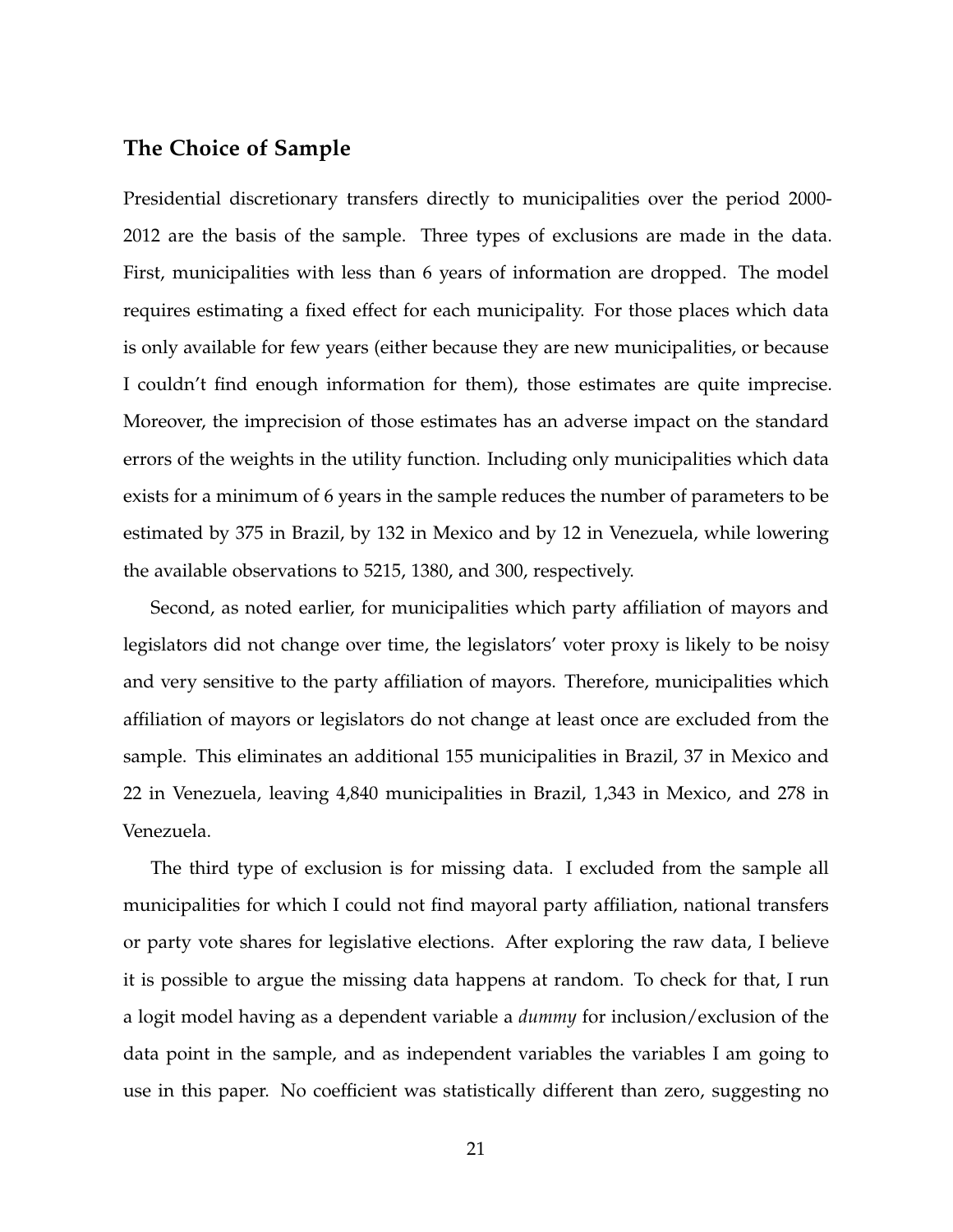systematic effect of any independent variable important for my study on the chances of being included or not in the sample. I also run the results with an imputed data set from Amelia, and weights of utility function came all very similar.

## Empirical Estimates

Regression estimates of equation [17,](#page-14-0) using the variables and sample defined in the previous section, are presented in Tables [2](#page-22-0), [3,](#page-24-0) and [4](#page-24-1). The coefficients reported in Tables are decision weights in presidents' utility functions. As a test of the robustness of the results, a range of specifications are estimated using different legislative constituency proxies, sometimes instrumenting for party, and sometimes including year dummies to capture any systematic variation over time. Columns (1), (2), (5), and (6) of Table 3 use the president's party votes in lower house elections as the proxy for how much he cares about his legislative majority; the remaining columns use the president's party votes in upper house elections as a proxy. The odd-numbered columns are OLS estimates; the even-numbered columns instrument for the legislative vote proxies with once-lagged and twice-lagged values. Columns (5) - (8) add year dummies to the specification. In all cases, the sum of the weights in the utility function were restricted to equal 1, and overall presidential preferences were assumed to be constant over time.

<span id="page-22-0"></span>

|                             | Dep. variable: Federal transfer spending per capita |                          |             |                  |             |                 |             |      |
|-----------------------------|-----------------------------------------------------|--------------------------|-------------|------------------|-------------|-----------------|-------------|------|
| Weight on:                  | $\left( 1\right)$                                   | (2)                      | (3)         | $\left(4\right)$ | (5)         | (6)             | (7)         | (8)  |
| Popularity                  | .463                                                | .450                     | .452        | .451             | .453        | .453            | .459        | .456 |
| Legislative Majority        | .021                                                | .052                     | .034        | .036             | .046        | .048            | .049        | .051 |
| Party Building              | .516                                                | .498                     | .514        | .513             | .501        | .499            | .492        | .493 |
| Proxy Legislative Maj.      | Lower House                                         |                          | Upper House |                  | Lower House |                 | Upper House |      |
| <b>Instrument for Party</b> | No                                                  | Yes                      | No          | Yes              | No          | Yes             | No          | Yes  |
| Includes year dummies       | No                                                  | No                       | No          | No               | Yes         | Yes             | Yes         | Yes  |
| Adj. $R^2$                  | .91                                                 | $\overline{\phantom{a}}$ | .91         |                  | .99         | $\qquad \qquad$ | .91         |      |

**Table 2:** *Estimated Weights in Presidents Decision Functions - Brazil*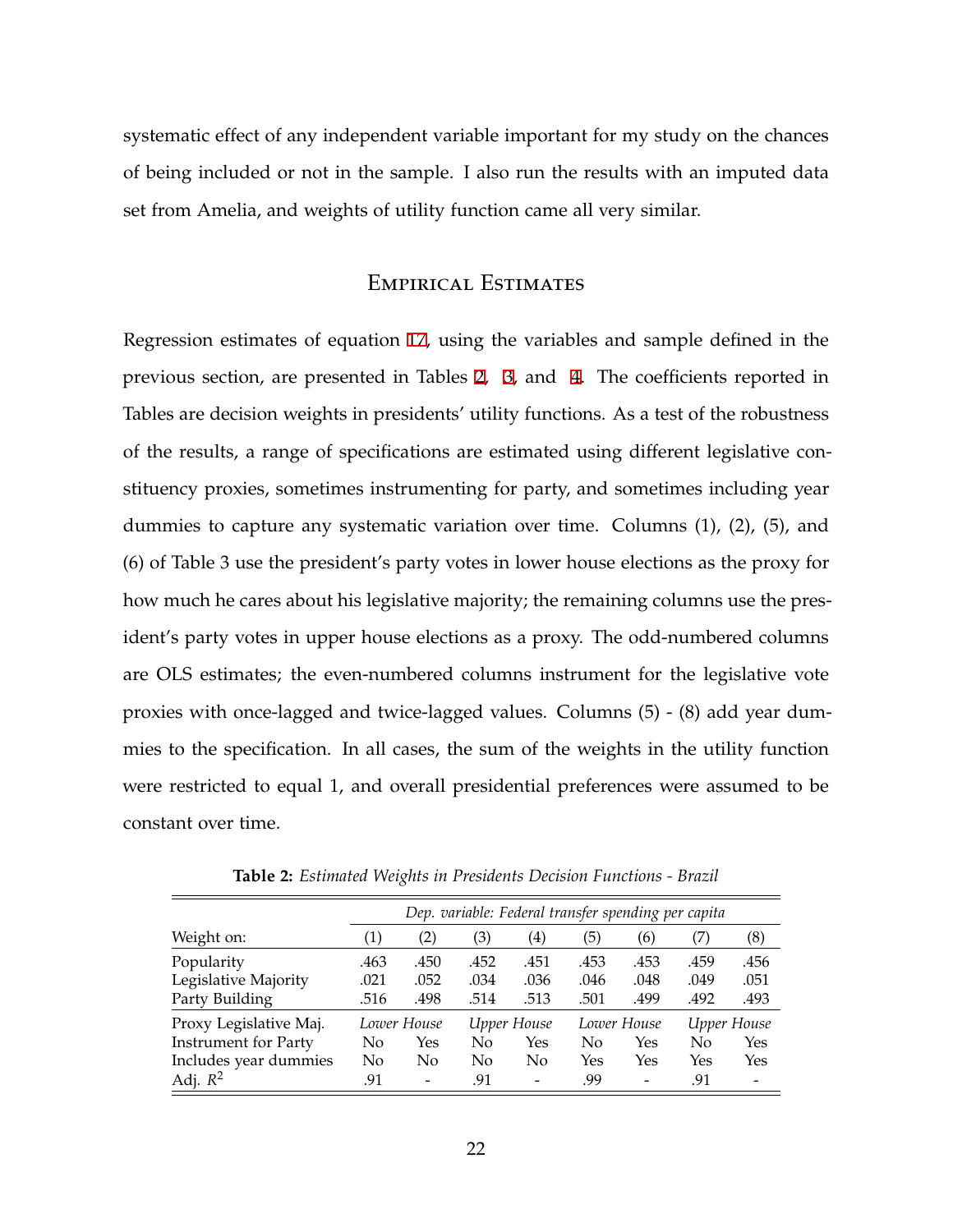The results are quite similar across the different specifications. It is reassuring to note that all of the weights are positive, although that restriction was not imposed. The high adjusted *R* <sup>2</sup> values in the OLS cases imply that the regressions are able to explain almost all of the variation in presidents distributive strategies. This is largely attributable to the municipality fixed effects, since variation across municipalities is much more pronounced than variation in a given municipality's transfer pattern over time. I do not have estimation of precision for the weights, as I have not calculated standard errors for theses estimated values yet.

In Brazil, legislative majority is estimated to receive only 2 percent of the weight in presidents' decision functions, suggesting that the constituency of legislators has relatively little influence on the distributive strategy of the president. The coefficient on the president's popularity, however, is approximately the same magnitude as that on party building: roughly .46 and .51. The similarity of those parameters suggest that Lula has used his discretionary power to produce more popularity for himself and to build his party strength in the municipalities. Although under some specifications the party building weight gains in magnitude, I would say this is an indication of a strategy that allows the president to build his support and his party at the same time. This is an interesting finding given the 'presidential dilemma' described before. Given that Lula was facing several municipalities in which his party was not governing, but in which he had gained the majority of the presidential votes, his decision function seems to accommodate both situations at once. He target municipalities to maintain the popularity he achieved in the previous election, but also to strengthen the presence of his party. These results provide little evidence for the legislative majority argument presented before, but strong support for the popularity and party building hypothesis.

In Mexico, the scenario looks different with all the three components of the president's utility function having very similar weights. The most salient one is the popularity, roughly .38; followed by the legislative majority, approximately .33; and by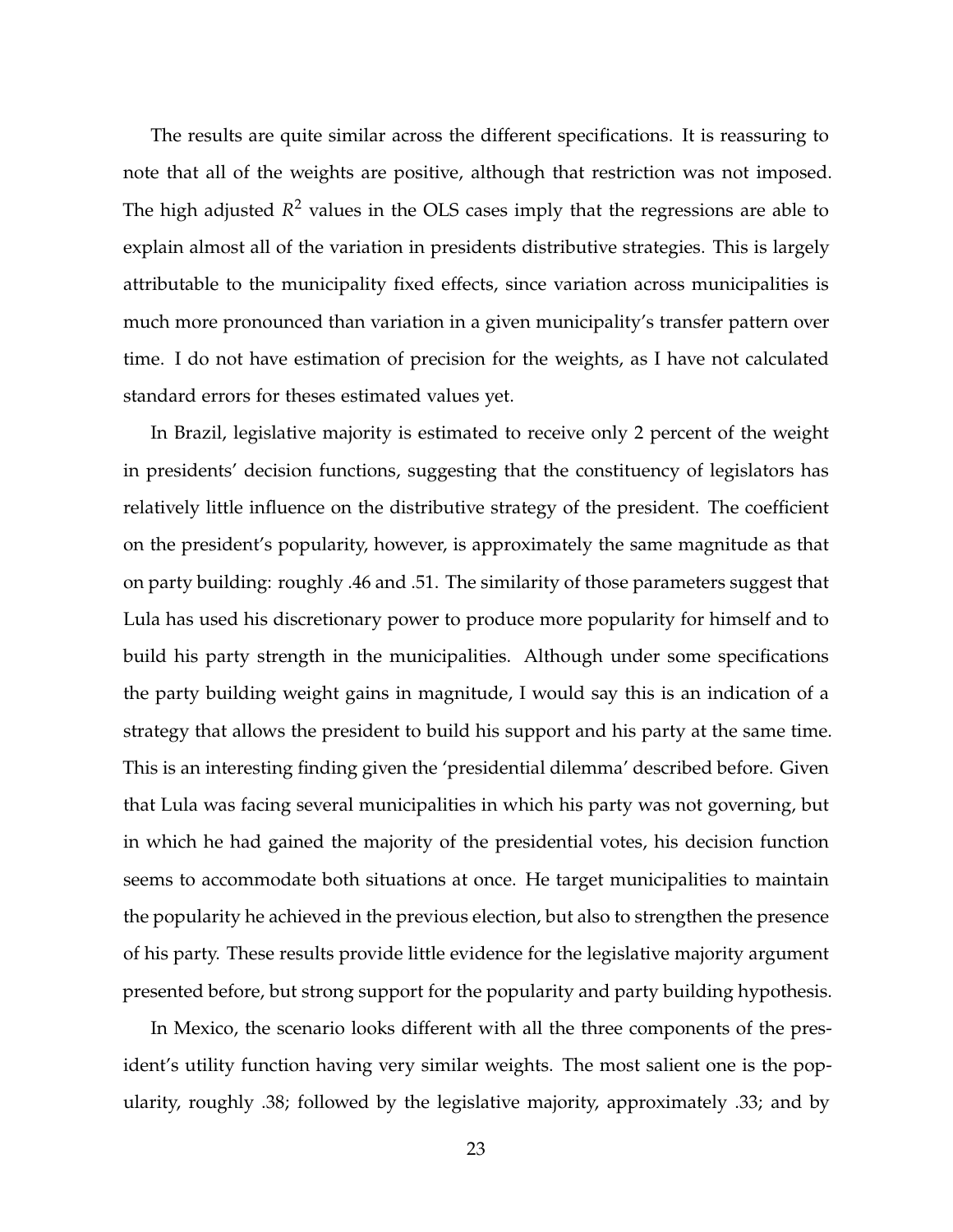<span id="page-24-0"></span>

|                             | Dep. variable: Federal transfer spending per capita |                          |             |                          |             |                 |             |      |
|-----------------------------|-----------------------------------------------------|--------------------------|-------------|--------------------------|-------------|-----------------|-------------|------|
| Weight on:                  | $\left( 1\right)$                                   | (2)                      | (3)         | $\left(4\right)$         | (5)         | (6)             | (7)         | (8)  |
| Popularity                  | .378                                                | .375                     | .370        | .371                     | .368        | .382            | .383        | .375 |
| Legislative Majority        | .334                                                | .332                     | .331        | .338                     | .337        | .324            | .321        | .329 |
| Party Building              | .288                                                | .293                     | .299        | .291                     | .295        | .294            | .296        | .296 |
| Proxy Legislative Maj.      | Lower House                                         |                          | Upper House |                          | Lower House |                 | Upper House |      |
| <b>Instrument for Party</b> | No                                                  | Yes                      | No          | Yes                      | No          | Yes             | No          | Yes  |
| Includes year dummies       | No                                                  | No                       | No          | No                       | Yes         | Yes             | Yes         | Yes  |
| Adj. $R^2$                  | .96                                                 | $\overline{\phantom{0}}$ | .93         | $\overline{\phantom{a}}$ | .97         | $\qquad \qquad$ | .93         |      |

**Table 3:** *Estimated Weights in Presidents Decision Functions - Mexico*

party building, .29. Given the long history of influence of the PRI across different offices in the country, it seems the PAN government had to spend resources to build their power on all those three elements. This is a typical case of portfolio diversification strategy in which the president uses the available resources to benefit his party members in congress, in the municipalities, and also help out his own voters. As I was expecting the Mexican presidents during PAN's government to be more party building than the model estimated, the low weights on party building make sense for the level of decentralization observed in Mexico. World Bank reports show Mexico in a position lower than Brazil in its fiscal decentralization ranking, what make mayors as not important as they are for the presidential goals in Brazil.

<span id="page-24-1"></span>

|                             | Dep. variable: Federal transfer spending per capita |      |             |      |             |      |             |      |
|-----------------------------|-----------------------------------------------------|------|-------------|------|-------------|------|-------------|------|
| Weight on:                  | $\left( 1\right)$                                   | (2)  | (3)         | 4)   | (5)         | (6)  | 7)          | (8)  |
| Popularity                  | .674                                                | .654 | .694        | .654 | .661        | .672 | .681        | .678 |
| Legislative Majority        | .194                                                | .193 | .191        | .197 | .190        | .195 | .194        | .192 |
| Party Building              | .132                                                | .153 | .115        | .149 | .501        | .149 | .125        | .130 |
| Proxy Legislative Maj.      | Lower House                                         |      | Upper House |      | Lower House |      | Upper House |      |
| <b>Instrument for Party</b> | No                                                  | Yes  | No          | Yes  | No          | Yes  | No          | Yes  |
| Includes year dummies       | No                                                  | No   | No.         | No   | Yes         | Yes  | Yes         | Yes  |
| Adj. $R^2$                  | .87                                                 |      | .89         |      | .91         |      | .95         |      |

**Table 4:** *Estimated Weights in Presidents Decision Functions - Venezuela*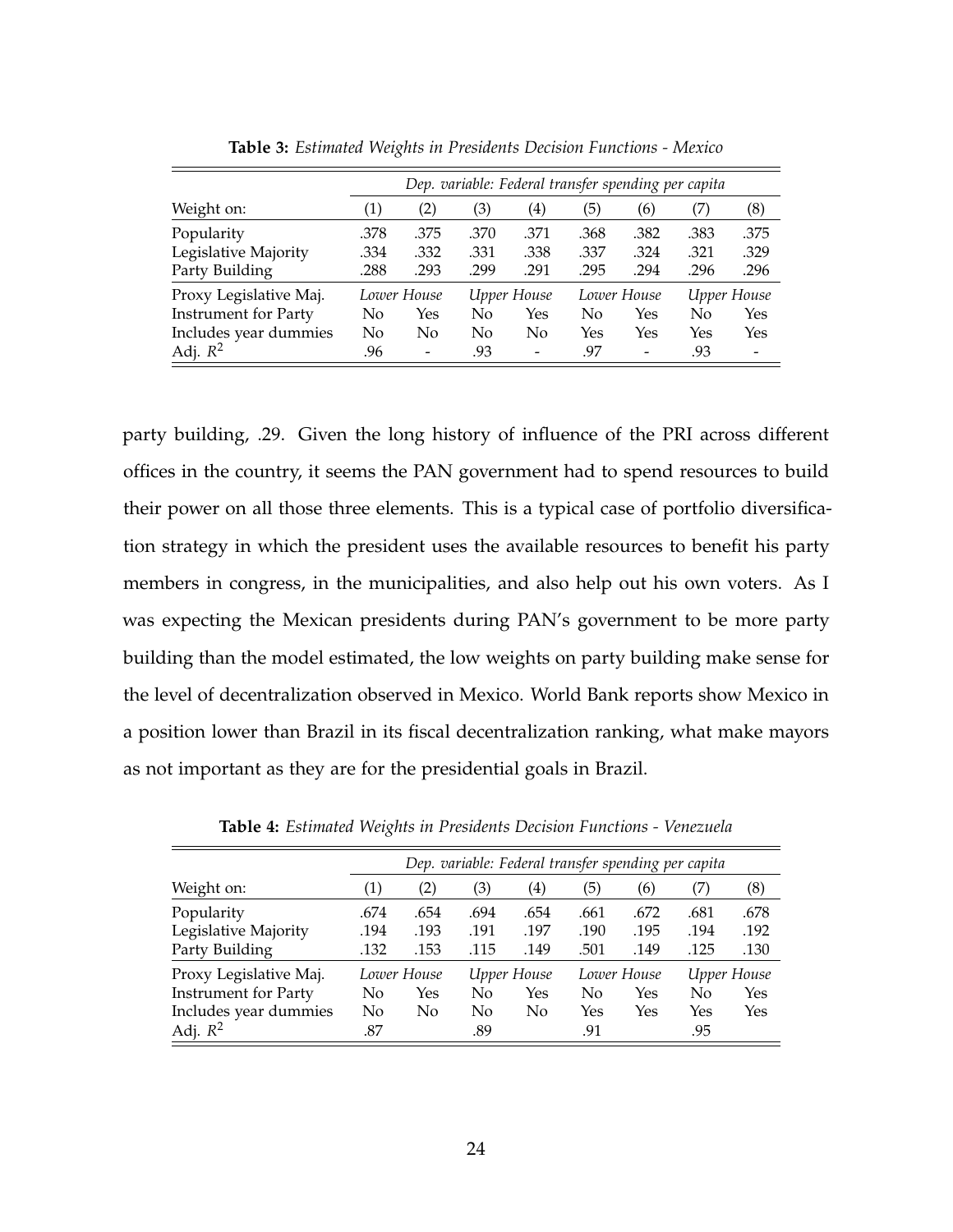In Venezuela, the popularity of the president appears to be the most important determinant of the discretionary transfers, garnering between 65 and 69 percent of the overall weight. The main implication of this results is that president Chavez was distributing discretionary investments to praise his constituency, and to build a personal linkage with voters. This result is consistent with many studies about the new left in Latin America and lends some empirical support to the recent theoretical work that stresses the importance of popularity to populist politicians [\(Arnson and](#page-33-4) [Perales](#page-33-4), [2007](#page-33-4); [Castañeda](#page-34-8), [2006](#page-34-8); [Lustig](#page-36-5), [2009;](#page-36-5) [McLeod and Lustig,](#page-36-6) [2011](#page-36-6); [Seligson](#page-37-7), [2007](#page-37-7); [Weyland, Madrid and Hunter,](#page-38-1) [2010](#page-38-1)). The low weight of Chavez on party building is also consistent with my expectation that a president from a centralized system should not worry too much about the dilemma of not having loyal agents in the local offices to implement his policies. Venezuela, as stated by the World Bank, is the most centralized country in Latin America.

The estimates obtained here have important implications for a wide range of political science research. As pointed out by [Dix](#page-35-7) [\(1984](#page-35-7)), in the democratic countries of Latin America the parties in power used to find it extremely difficult to win the election following their ascent to power, or even to avoid a decrease of their share of the vote. Although turnovers were in fashion in the region since re-democratization, *de facto* partisan shifts were only observed in the beginning of the 21*st* century. In the first years after re-democratization, the political parties controlling the presidency were either inheritors of the authoritarian regime alliances, or groups that were not opposition to the regime at all. It is only with the emergence of left political parties with political agendas ideologically different from the ones carried out by the traditional ruling parties that turnovers should be taken as indeed in place. Such moves are considered historical because they not only changed traditional structures in most countries, but they also marked the 'left turn' in the region [\(Weyland, Madrid and](#page-38-1)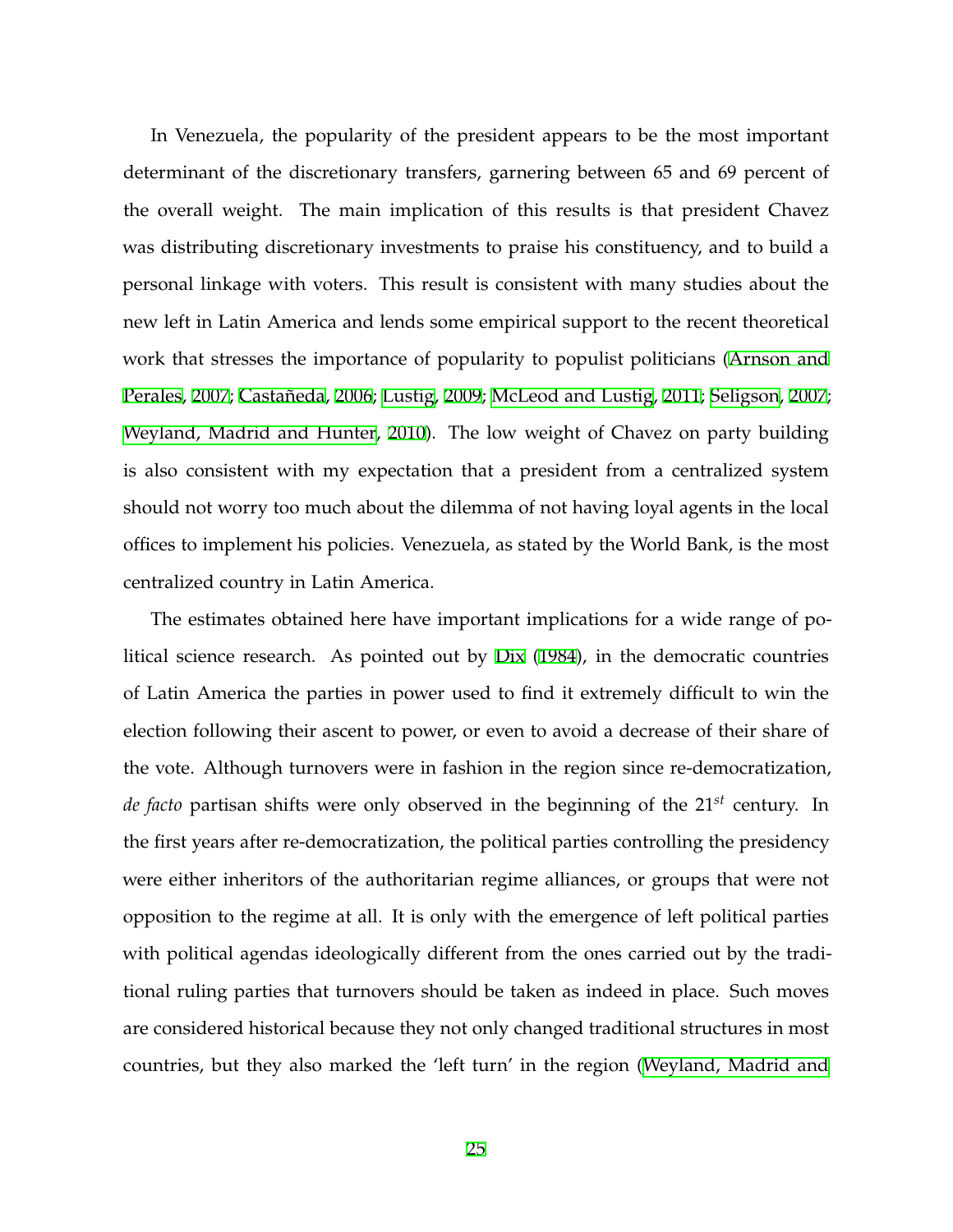[Hunter,](#page-38-1) [2010](#page-38-1); [Aronowitz](#page-33-5), [2006\)](#page-33-5). $\frac{7}{2}$ 

The first major ideological shift in a Latin American presidential election occurred in 1998 when Hugo Chavez, a former coup leader, was elected president of Venezuela. He was followed in 2000 by Ricardo Lagos in Chile and Vicente Fox in Mexico. Brazil was the next to see the emergence of an opposition left party. PT arrived in the presidency through the leadership of Luis Inacio Lula da Silva. Then, the Peronist Nestor Kirchner won the presidency of Argentina in 2003, followed by Evo Morales of Bolivia in 2005, and Rafael Correa of Ecuador in 2006. The rise of these alternatives was associated with a broadening of social and economic policy options in Latin America. Unlike the 1980s and the 1990s, when candidates often campaigned for office on vaguely reformist platforms but governed as before [\(Stokes,](#page-37-8) [2002](#page-37-8)), the post-1998 wave of Freshman presidents' victories - most by the left - accompany a new era of policy experimentation in which governments expanded their developmental, redistributive, and social welfare roles. That means freshman governments changed not only who governed Latin Americans, but also how they pursued such changes.

Although such turnovers produced large reordering at the central level of government, historical political machines were still in place in the lower levels of government. In other words, elected presidents did not have a range of allies to give them political and electoral support. In Brazil, Lula's party governed less than 3% of the municipalities (or 18% of the population) in 2002. In Venezuela, Chavez's party governed less than 18% of the municipalities (or 24% of voters). In Mexico, Fox's party controlled 27% of the municipalities in 2000, which represented 35% of the total population. Given this scenario of uncertainties about what would happen in the region, it became of real interest to know which interests the new presidents would prefer to benefit. Or to put in a different way, it became of interest of most scholars of the region what

 $^7$ Mexico's Vicente Fox is the only exception, as his electoral victory marked the first turnover toward a conservative party in Latin America [\(Greene,](#page-35-0) [2008\)](#page-35-0).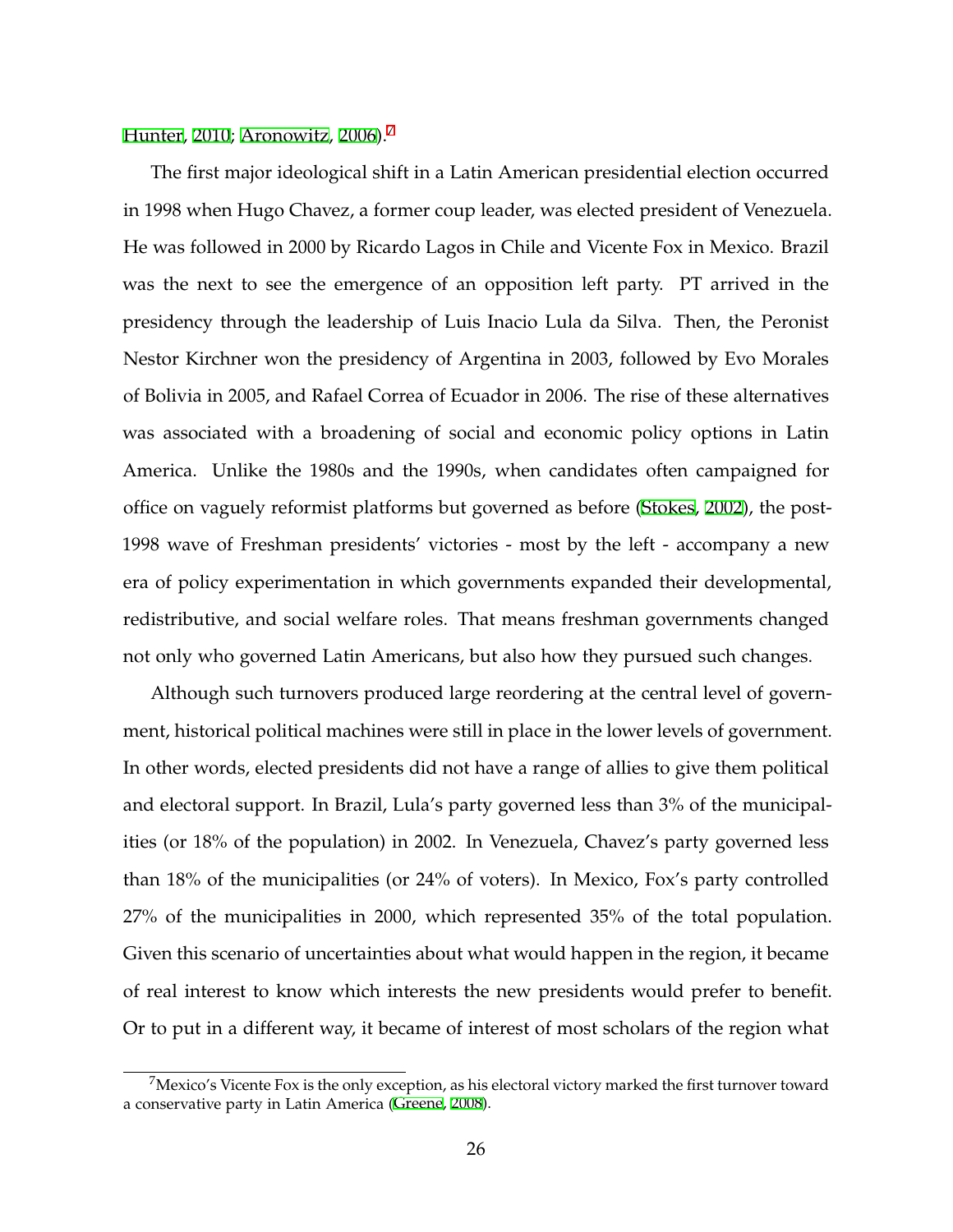these new presidents prioritize in their redistributive agendas. The methodology and estimation I present here have as they main aim to help understanding how presidents acted. But the application of it can be wider. Having the necessary data, any research can estimate the weight politicians put in these three components of their utility functions anywhere else.

## Estimating the Weights Over Time

The model developed here is extremely flexible in its ability to test hypotheses about president allocative patterns. In this section, I will explore the variation of allocations over time to estimate the weights of president's utility function by year. This will allow me to explore a wide range of factors that potentially influence decision weights. In all cases, the specification employed uses votes for the elections for the lower house as a *proxy* for legislative majority, and does not instrument for that variable using lagged values. Therefore, the results reported below are variations on the results reported in column (1) of Tables [2](#page-22-0), [3,](#page-24-0) [4](#page-24-1). In this section, then, each president's weight functions will be allowed to change over time.

The patterns identified in each plot suggest three different stories. In Venezuela the overall pattern estimated in the last section is pretty much confirmed. Chávez used his discretionary power to allocate resources in order to build his popularity among voters. The weight that this estimate gains is the largest across all years. Given the documented control that he had over the legislature during his government [\(Corrales](#page-34-9) [and Penfold-Becerra](#page-34-9), [2007;](#page-34-9) [Tarre](#page-37-9), [2011;](#page-37-9) [Hsieh et al.,](#page-36-7) [2011\)](#page-36-7), it is not of surprise that the weight the legislators have on his decisions was, in general, smaller. Note, however, that in the beginning of his mandate, when he did not have that much control over the government, Chávez's main concern in the allocation of resources were to praise his legislative majority. The two peaks in the popularity weight happens in the year of the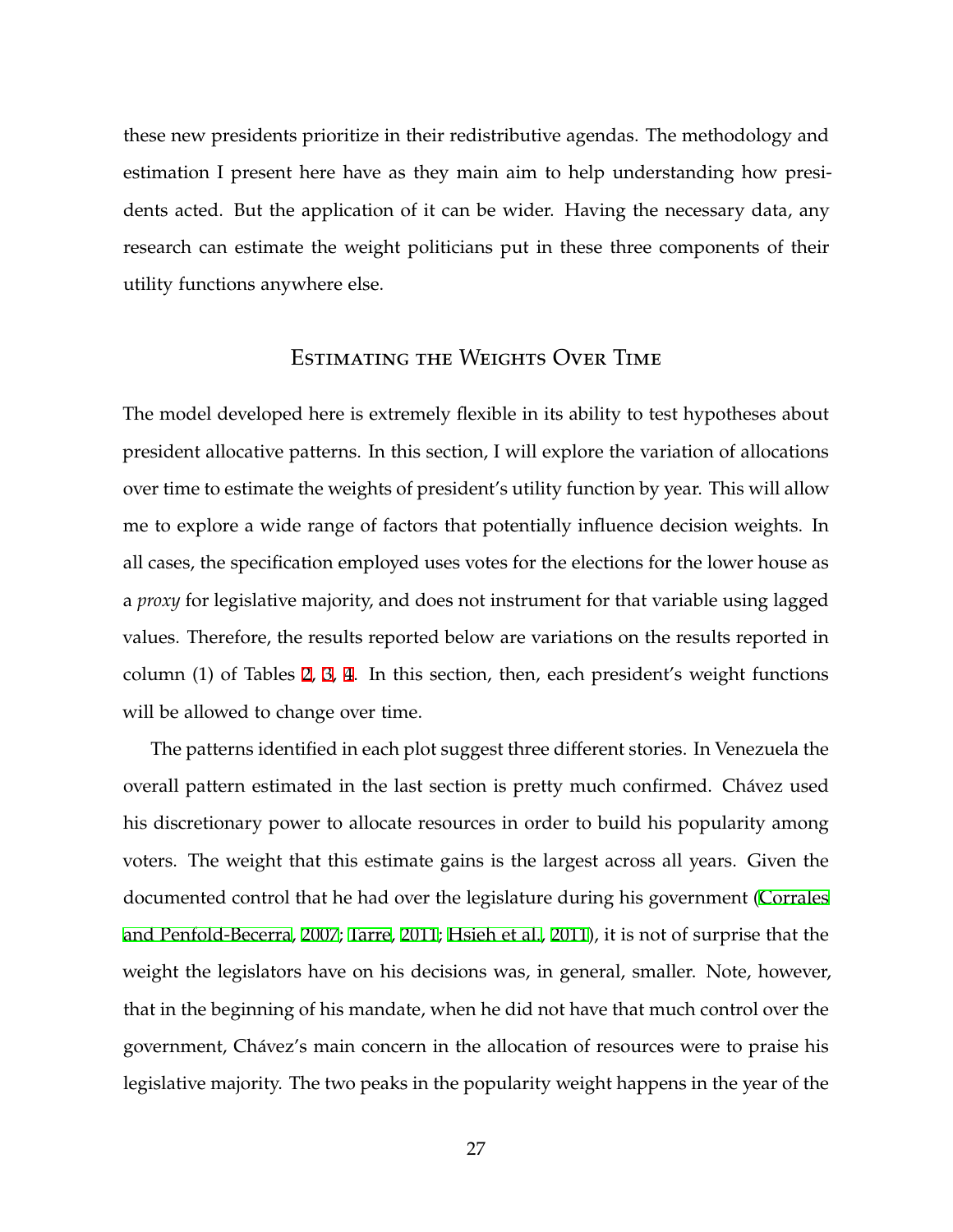

**Figure 3:** *Estimated Weights in Presidents Decision Functions Over Time*

opposition coup against Chávez in 2001, and in the year before the last presidential election, in 2010.

In Mexico, popularity gains weight during the two first years of PAN's government – a historical turnover in the presidency after 70 years of dominance of the PRI –, and in the years previous to the presidential elections in 2005 and 2011. In the years close to municipal elections, the party building component on the president's utility function is what appears to be the most important determinant of the discretionary transfers, garnering between 50 and 60 percent of the overall weight. Except for the first year in government, the legislative majority strategy has never influenced the PAN's government enough. The estimate weight for this element has almost always been close to zero. When desegregated, the evidence for Mexico suggests a different story than the one estimated in the aggregate level. The electoral cycle of the nonconcurrent elections for the national and local levels seems to be an important factor in determining when each strategy becomes dominant in the Mexicans utility functions.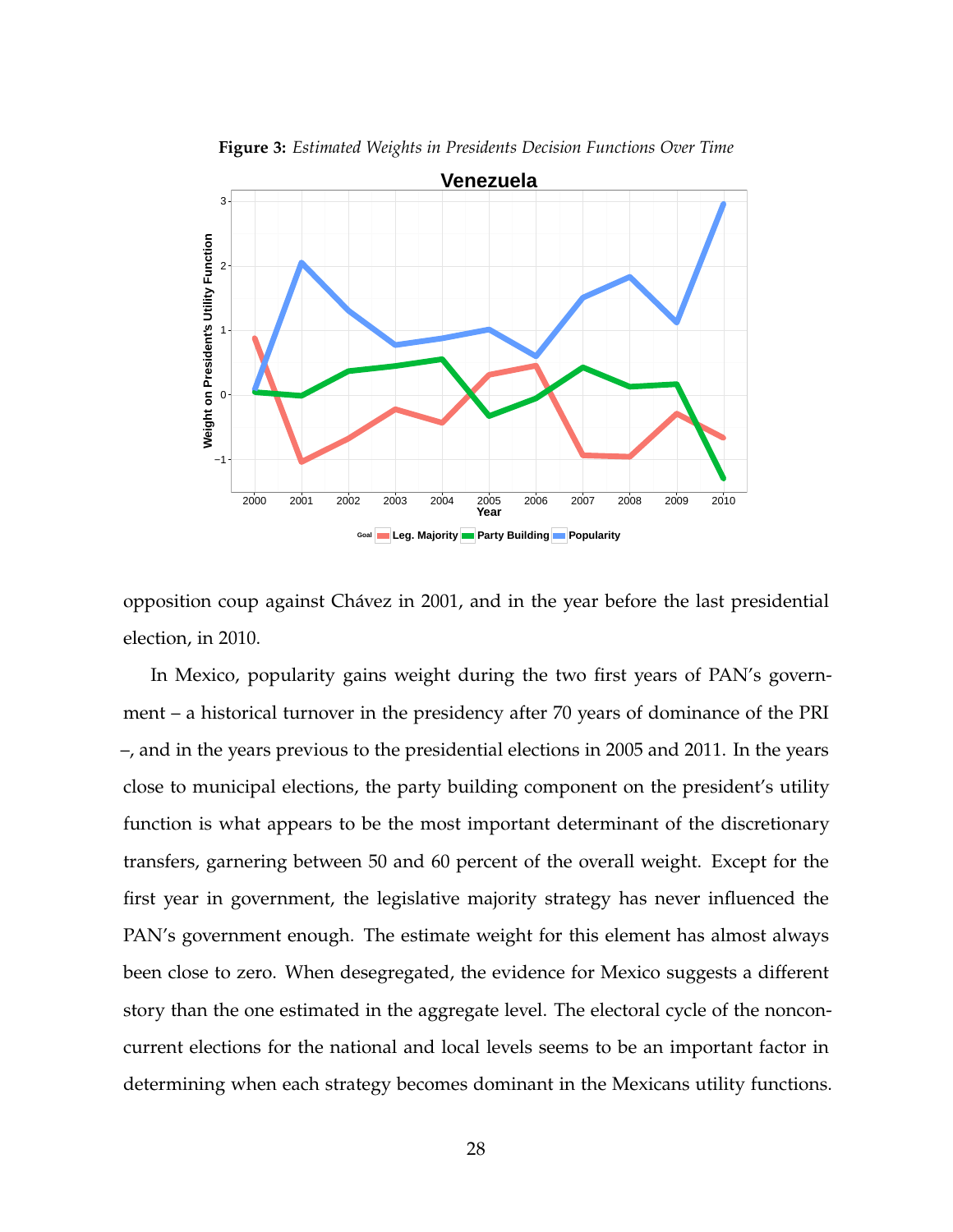

**Figure 4:** *Estimated Weights in Presidents Decision Functions Over Time*

The temporal diversification of strategies points me to conclude that politicians are indeed acting in order to maximize their utilities dynamically over time.

The pattern of allocation in Brazil seems similar to the one identified in Mexico. The weight on legislative majority is always the lowest, popularity is higher in the years previously to national elections, and party building in the years previous to municipal elections. The coincidences of both cases suggest that decentralization might not be the only variable important to measure how important mayors are for presidents interested in the implementation of a infra-structure agendas in the municipalities. Brazil has a much more decentralized system than Mexico, however, the weight of party building seems to follow the same pattern in both cases. My hypothesis about this similarity is that even a small level of decentralization might be enough to make mayors important players in the political system. If that's the case, the predictive power of fiscal decentralization might be even stronger when correlated with the allocative strategies of presidents. This analysis is part of my research agenda.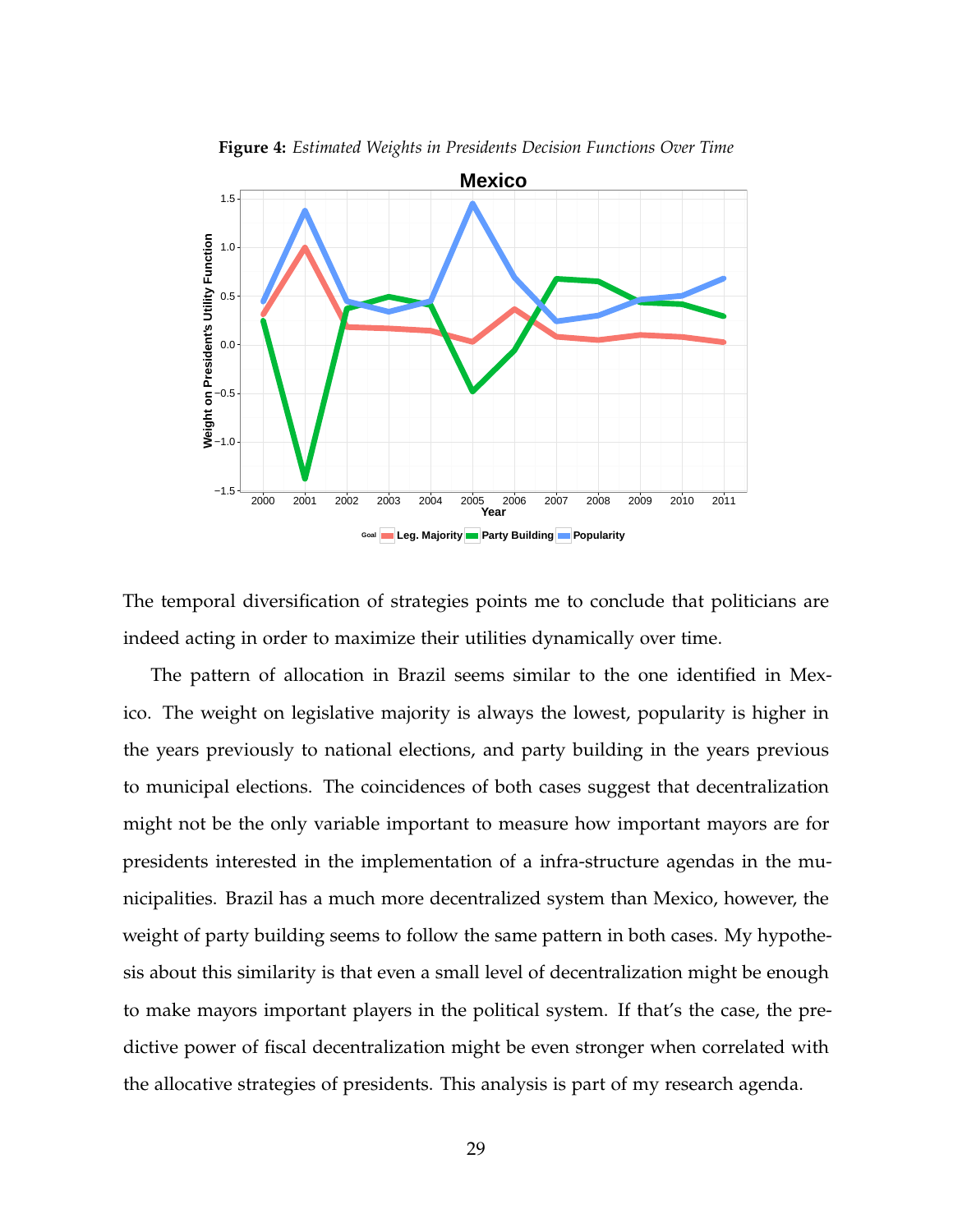

**Figure 5:** *Estimated Weights in Presidents Decision Functions Over Time*

#### **D**iscussion

This paper attempts to disentangle the relative weights that Latin American presidents assign to various factors in establishing which municipality receives investments from the federal government. The primary methodological contribution of this work is the attainment of consistent estimates of the president's decision function weights, even though presidents preferences are not observed. Popularity and party building are both shown to play a role in predicting presidents' allocation patterns, although a huge variation was measured across countries. Less than one fifth of the weight in the decision function is devoted to legislative majority, suggesting a substantial amount of successful pressure coming from local politicians and voters, but not from legislators.

My findings suggest that Lula, Chávez, Fox and Calderón distributed resources to guarantee their popularity across the municipalities. The importance of this element is documented in the size of the weight popularity receives over the years. In the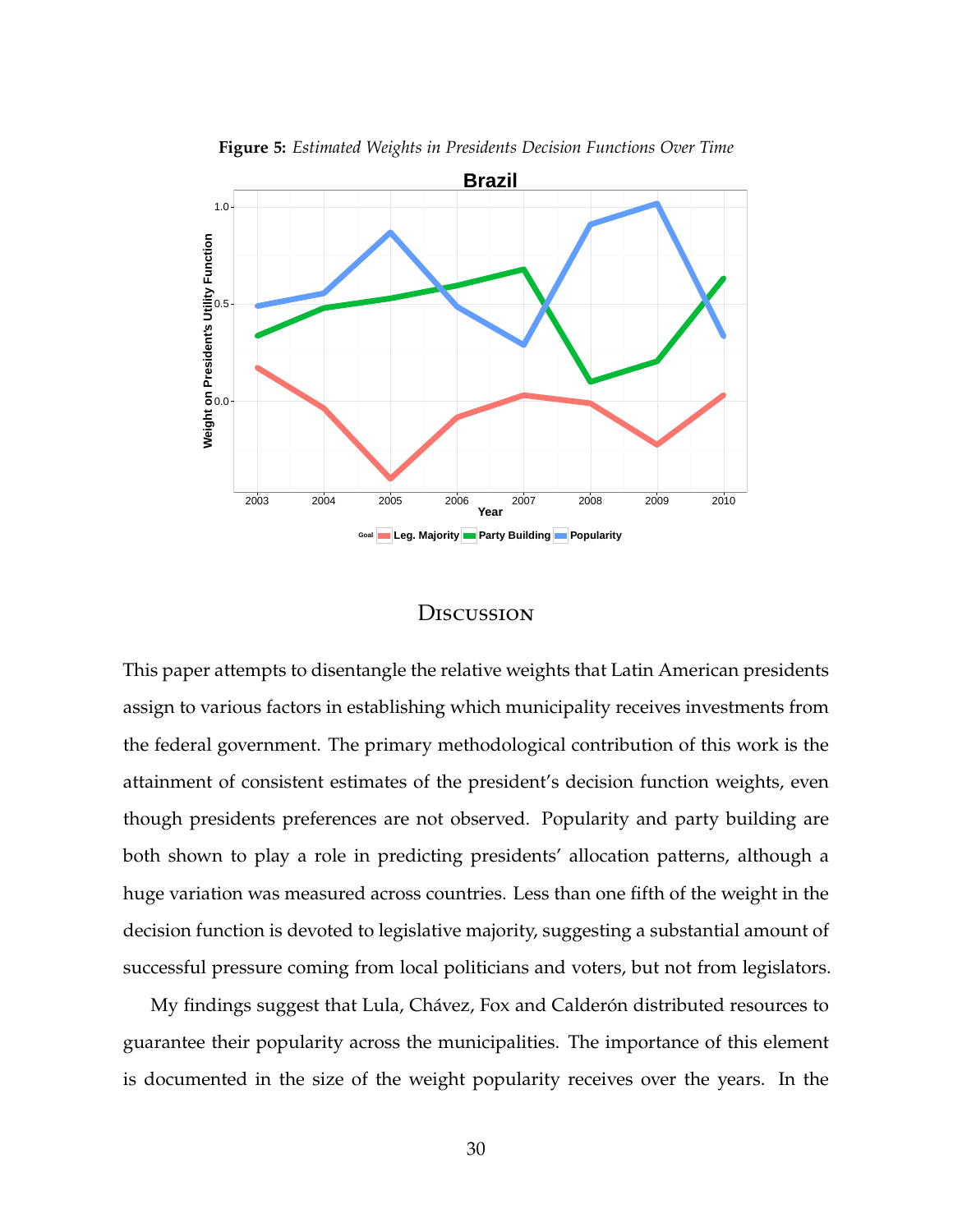Venezuelan case, this is true for the entire period, what suggests the centralization of the distribution and implementation of policies made Chávez a popularity-seeking politician. For the cases of Brazil and Mexico, we observe a diversification strategy over time. For the years previous to presidential elections, the weight of popularity stands in their utility functions, while in the years previous to municipal elections, the weight on party building gains more power. I believe the higher level of decentralization of these two countries, when compared to Venezuela, suggests that mayors are important players for the presidents in Brazil and Mexico. This might explain the weight in the party building strategy.

The formal political economy literature has shown that presidents should just target cheap voters, not differentiating the role that the different levels of government play in shaping the presidential preferences. My model develop the previous ones further showing that all three possible goals (popularity, majority in the legislature, and nationalized party) are not mutually exclusive, although I highlight the importance of understanding politics as prioritization under scarce time and resources.

Although I cannot make general conclusions here, I believe my results open a research agenda that needs to be explored in Latin America and elsewhere. The combination of presidential turnovers and decentralization produced an interesting puzzle for newcomer presidents in Latin America. On the one hand, Latin American presidents enjoy great discretion over targeted spending decisions [\(Hallerberg, Scar](#page-35-8)[tascini and Stein,](#page-35-8) [2009\)](#page-35-8). Such resources could, then, be geographically targeted to promote policy goals ([Treisman,](#page-38-2) [1996](#page-38-2); [Besley et al.,](#page-34-10) [2003;](#page-34-10) [Evans](#page-35-9), [2006\)](#page-35-9), and to promote voter support for the president's party in national elections ([Ames](#page-33-6), [2001](#page-33-6); [Pereira](#page-37-10) [and Mueller](#page-37-10), [2004;](#page-37-10) [Amorim Neto,](#page-33-7) [2006\)](#page-33-7). On the other hand, given the processes of decentralization in these countries, presidents could not rely on local politicians as good agents who would cooperate with the president on the implementation of his agenda, in helping him getting electoral credit for the public goods allocated, and in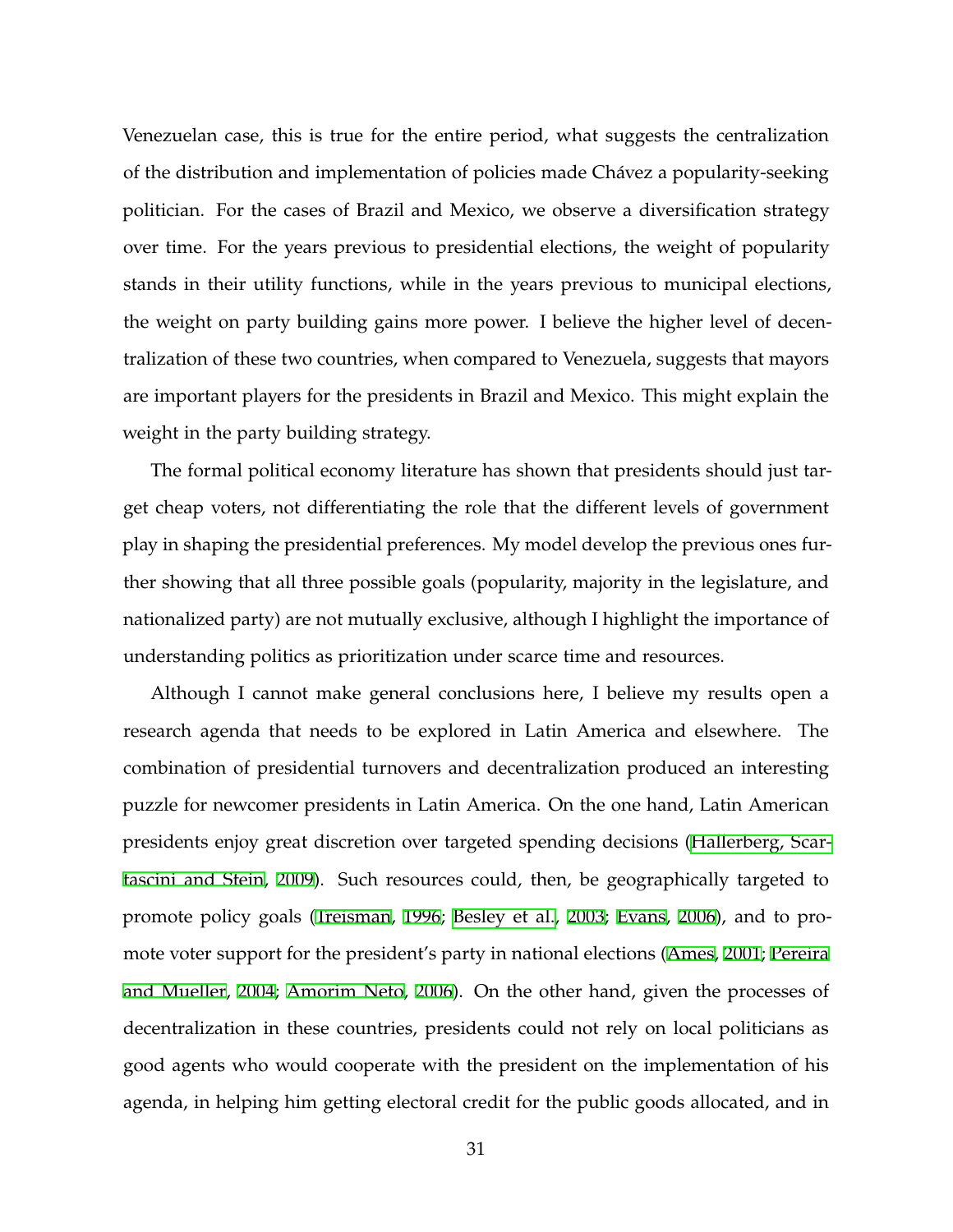mobilizing voters to support the president in the next electoral cycle.

Thus, although the president enjoyed budgetary power, his allocated strategy needed to take into consideration the risks of agency loss. To the extent that voters respond to targeted spending, a president can use budgetary discretion to gain votes for him. But federal transfer spending also improves re-election odds for incumbent mayors in targeted municipalities, especially under a decentralized setting. The political benefits of transfer spending thus accrue not just to the president, but also to an array of local politicians who may or may not share the president's party and political goals. By targeting his own core voters and pursuing social policy goals, the president may be supporting the reelection goals of his political enemies at the local level. When a president and local mayors are from different parties, and mayors have autonomy to manage and implement public services and goods, the president faces a trade-off between (1) meeting core voter expectations on outcomes while providing resources to opponents who could threaten his power; or (2) only allocating resources to towns run by co-partisan mayors, while excluding the majority of his supporters from receiving benefits.

In the cases of Brazil, Mexico, and Venezuela in the beginning of Lula, Fox, and Chavez governments, respectively, we observe a critical detachment between the presidential electoral support, and the presidential party's local electoral support. Consequentially, presidents elected with the majority of votes faced a new situation, in which their personal electoral support had not translated into party support. The methodology I presented in this paper is a first attempt to estimate how much presidents care about his own popularity, the majority he needs in the Legislature, and the structure of his party in the municipalities. Because the estimation technique applied in this paper requires only the allocation data, it can be applied to any time period and any subset of discretionary transfers. For instance, one could examine earlier periods of the history of Latin American countries, tracing the importance of parties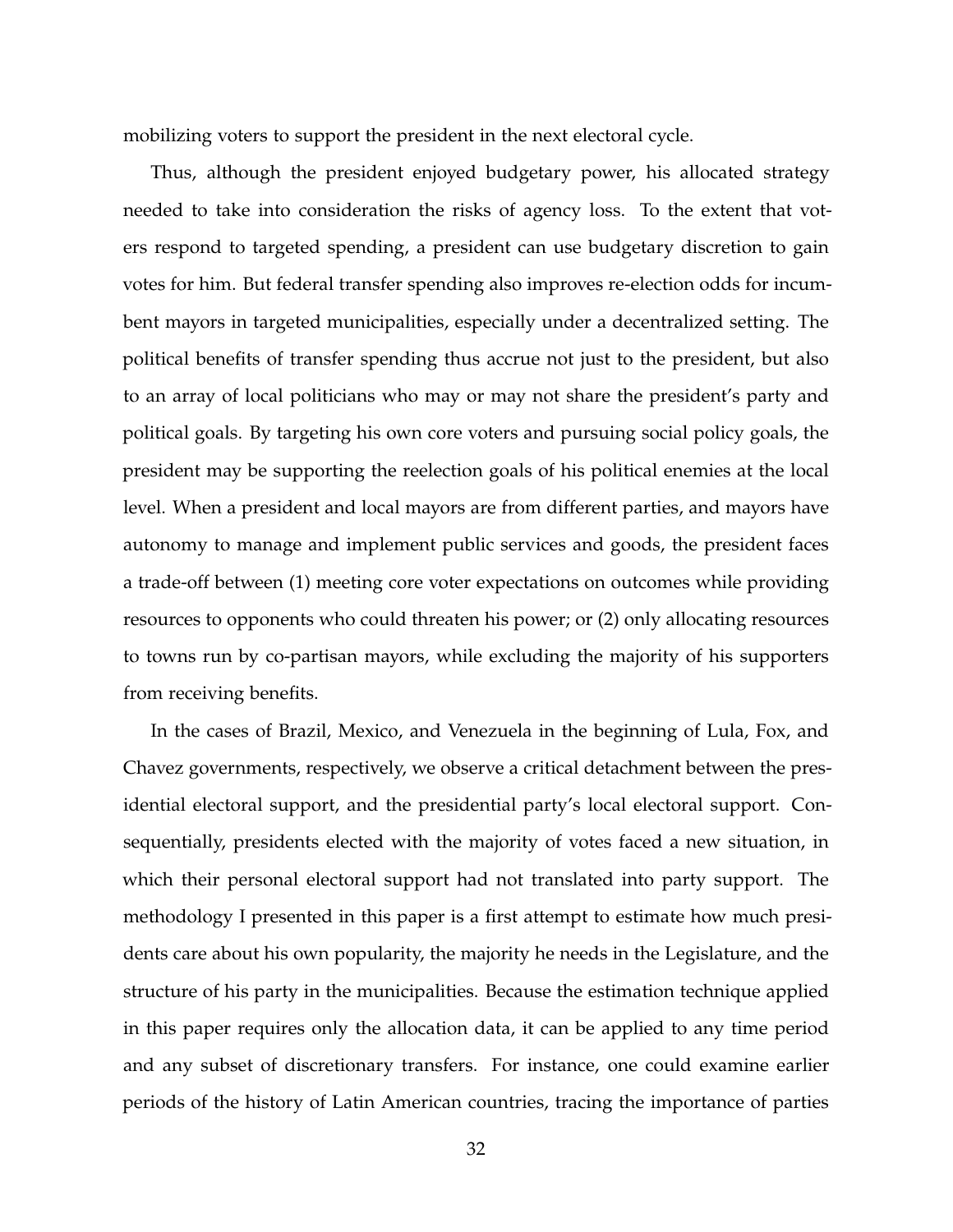and the degree to which the neo-populism resembles the classic one. It might also be of interest to apply this methodology to other countries. Alternatively, one could determine how the distribution of resources vary across areas, comparing, for instance, how left and right presidents weight votes, legislators and their own parties.

## **REFERENCES**

- <span id="page-33-1"></span>Alemán, Eduardo and Ernesto Calvo. 2006. Analyzing Legislative Success in Latin America: The Case of Democratic Argentina. In *lessons from Latin America*. meeting of the Latin American Studies Association. San José p. 351.
- <span id="page-33-2"></span>Ames, Barry. 1994. "The Reverse Coattails Effect: Local Party Organization in the 1989 Brazilian Presidential Election." *The American Political Science Review* 88(1):95–111.
- <span id="page-33-6"></span>Ames, Barry. 2001. *The Deadlock of Democracy in Brazil*. University of Michigan Press.
- <span id="page-33-7"></span>Amorim Neto, Octavio. 2006. "The Presidential Calculus: Executive Policy Making and Cabinet Formation in the Americas." *Comparative Political Studies* 39(4):415–440.
- <span id="page-33-0"></span>Ansolabehere, S. and J. Snyder. 2006. "Party control of state government and the distribution of public expenditures." *Scandinavian Journal of Economics* 108(4):547– 69.
- <span id="page-33-3"></span>Armesto, A. 2009. Governors and mayors, particularism in the provision of local public goods in Mexico and Argentina. In *LASA 2009*.
- <span id="page-33-4"></span>Arnson, Cynthia J. and José Raúl Perales, eds. 2007. *The New Left and Democratic Governance in Latin America.* Washington, DC: Woodrow Wilson International Center for Scholars.
- <span id="page-33-5"></span>Aronowitz, S. 2006. *Left turn: forging a new political future*. The radical imagination series Paradigm Publishers.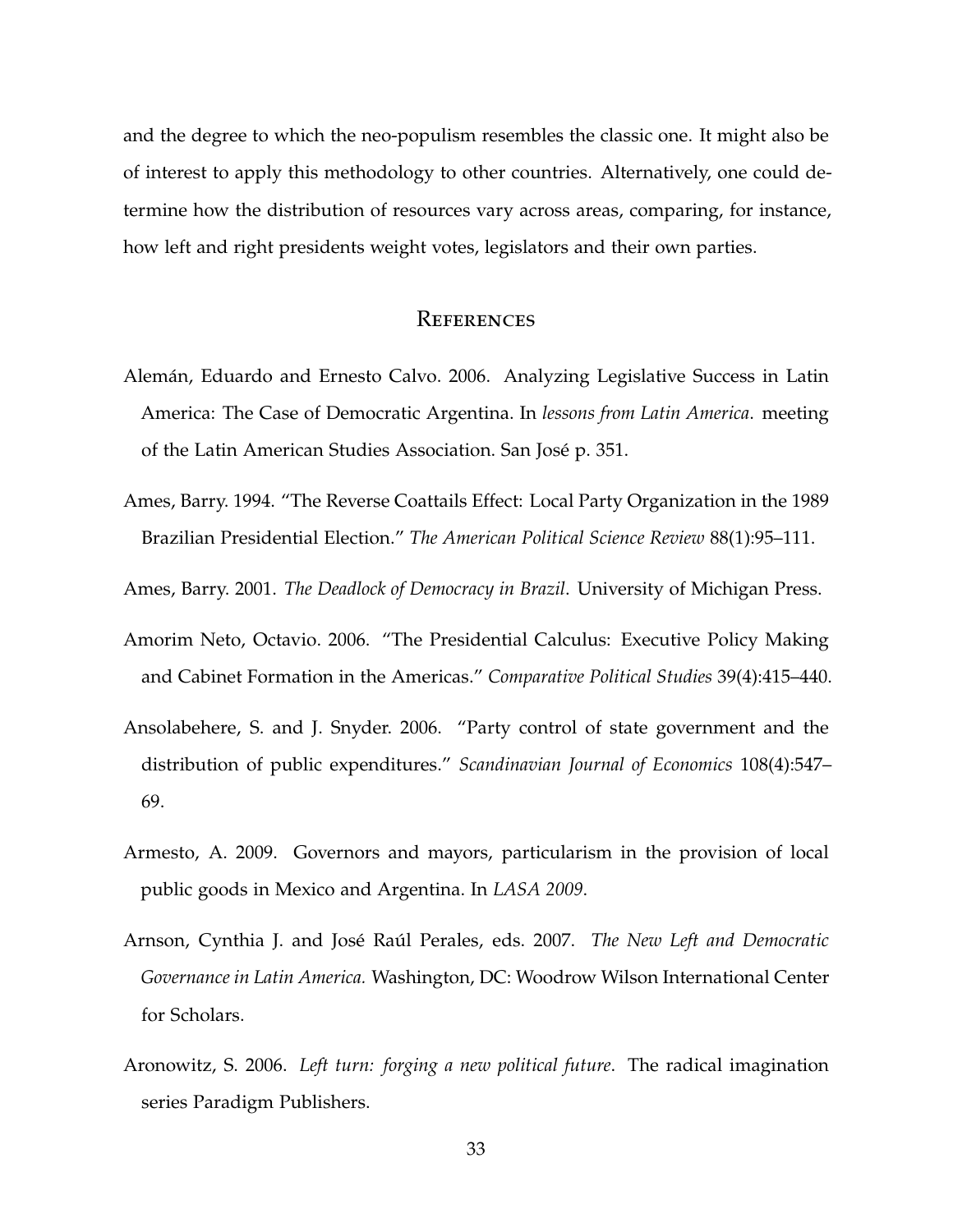- <span id="page-34-2"></span>Arretche, M and J Rodden. 2004. "Política distributiva na federação: estratégias eleitorais, barganhas legislativas e coalizões de governo." *Dados* 47(3):549–576.
- <span id="page-34-6"></span>Arulampalam, Wiji, Sugato Dasgupta, Amrita Dhillon and Bhaskar Dutta. 2009. "Electoral goals and center-state transfers: A theoretical model and empirical evidence from India." *Journal of Development Economics* 88(1):103–119.
- <span id="page-34-3"></span>Auston, Lee and Bernardo Mueller. 2006. "Pork for Policy: Executive and Legislative Exchange in Brazil." *Journal of Law, Economics, and Organization* 22(1):87–114.
- <span id="page-34-10"></span>Besley, Timothy, Rohini Pande, Lupin Rahman and Vijayendra Rao. 2003. "The Politics of Public Good Provision: Evidence from Indian Local Governments.".
- <span id="page-34-4"></span>Bonvecchi, A. 2009. "The Dual Logic of Intergovernmental Transfers: Territorial Coalition Building in Argentina." *Latin American Studies Association* .
- <span id="page-34-5"></span>Brollo, Fernanda and Tommaso Nannicini. 2011. "Tying Your Enemy's Hands in Close Races: The Politics of Federal Transfers in Brazil." *IZA Discussion Paper* pp. 1–49.
- <span id="page-34-0"></span>Brusco, Valeria, Marcelo Nazareno and Susan Stokes. 2004. "Vote Buying in Argentina." *Latin America Research Review* 39(2):66–88.
- <span id="page-34-7"></span>Calvo, Ernesto and María Victoria Murillo. 2004. "Who Delivers? Partisan Clients in the Argentine Electoral Market." *American Journal of Political Science* 48(4):742–757.
- <span id="page-34-1"></span>Case, A. 2001. "Election goals and income redistribution: Recent evidence from Albania." *European Economic Review* 45(3).
- <span id="page-34-8"></span>Castañeda, J.G. 2006. "Latin America's left turn." *Foreign Aff.* 85:28.
- <span id="page-34-9"></span>Corrales, Javier and Michael Penfold-Becerra. 2007. "Venezuela: Crowding Out the Opposition." *Journal of Democracy* 18(2):99–113.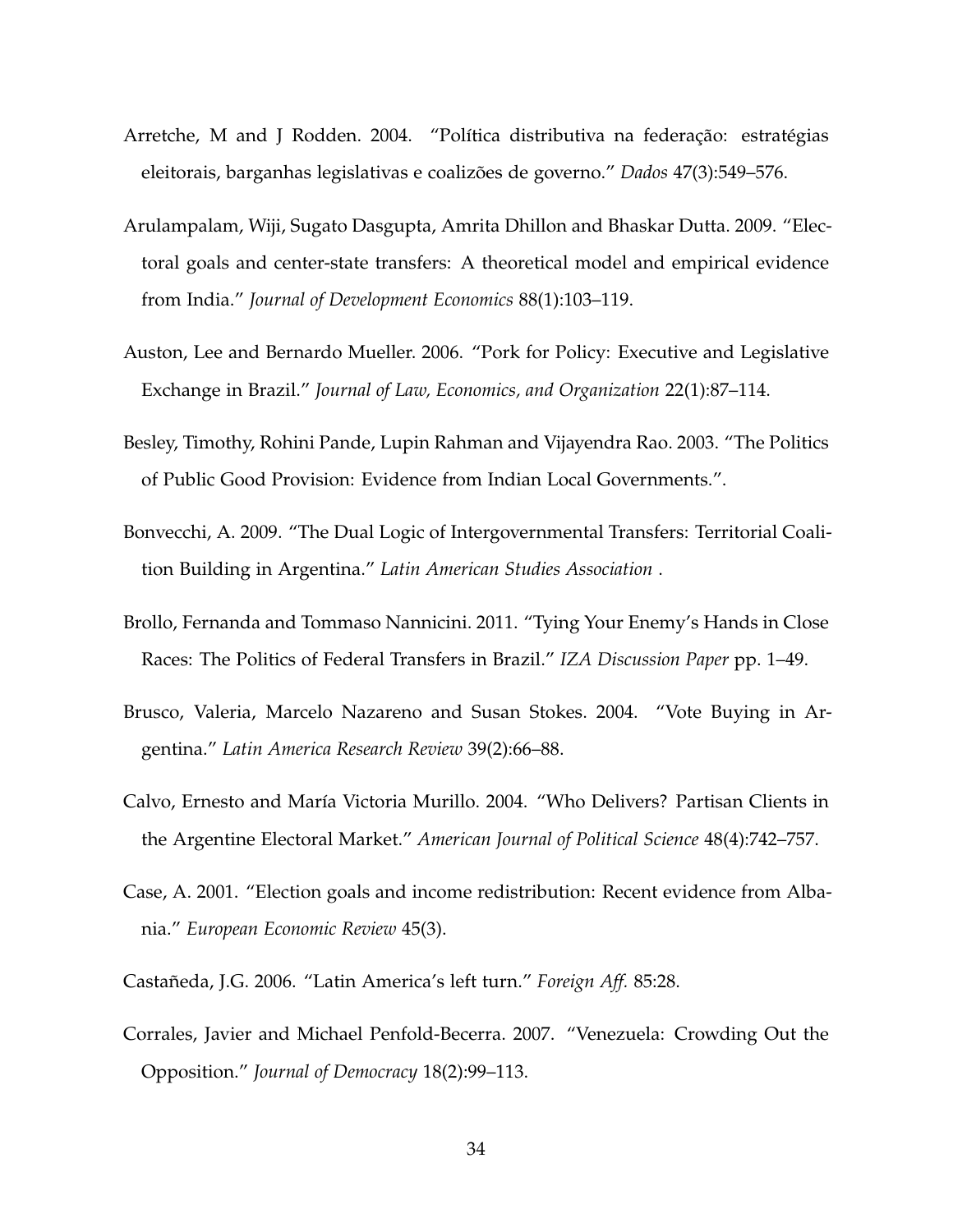- <span id="page-35-7"></span>Dix, R.H. 1984. "Incumbency and electoral turnover in Latin America." *Journal of Interamerican Studies and World Affairs* 26(4):435–448.
- <span id="page-35-9"></span>Evans, TA. 2006. "The effects of discretionary federal spending on parliamentary election results." *Economic Inquiry* 44(2):234–248.
- <span id="page-35-5"></span>Fachelli, S and L Ronconi. 2004. "Poverty and employability effects of workfare programs in Argentina." *Poverty and Economic Policy Vol 34, n 2* .
- <span id="page-35-1"></span>Gervasoni, Carlos. 1998. "El impacto de las reformas económicas en la coalición electoral justicialista (1989–1995)." *Boletín de la SAAP* 4(6).
- <span id="page-35-3"></span>Gibson, Edward L and Ernesto Calvo. 2000. "Federalism and low-maintenance constituencies: Territorial dimensions of economic reform in Argentina." *Studies in Comparative International Development* 35(3):32–55.
- <span id="page-35-4"></span>Giraudy, Agustina. 2007. "The Distributive Politics of Emergency Employment Programs in Argentina (1993-2002)." *Latin American Research Review* 42(2):33–55.
- <span id="page-35-2"></span>Golden, Miriam. 2003. "Electoral connections: The effects of the personal vote on political patronage, bureaucracy and legislation in postwar Italy." *British Journal of Political Science* 33:189–212.
- <span id="page-35-0"></span>Greene, K. 2008. *Why Dominant Parties Lose: Mexico's Democratization in Comparative Perspective*. New York: Cambridge University Press.
- <span id="page-35-8"></span>Hallerberg, M., C.G. Scartascini and E. Stein. 2009. *Who Decides the Budget?: A Political Economy Analysis of the Budget Process in Latin America*. David Rockefeller/Inter-American Development Bank Inter-American Development Bank.
- <span id="page-35-6"></span>Herzer, HIlda and Pedro Pirez. 1989. "Municipios y participación popular en América Latina ." *Desarrollo Económico* 29:187–205.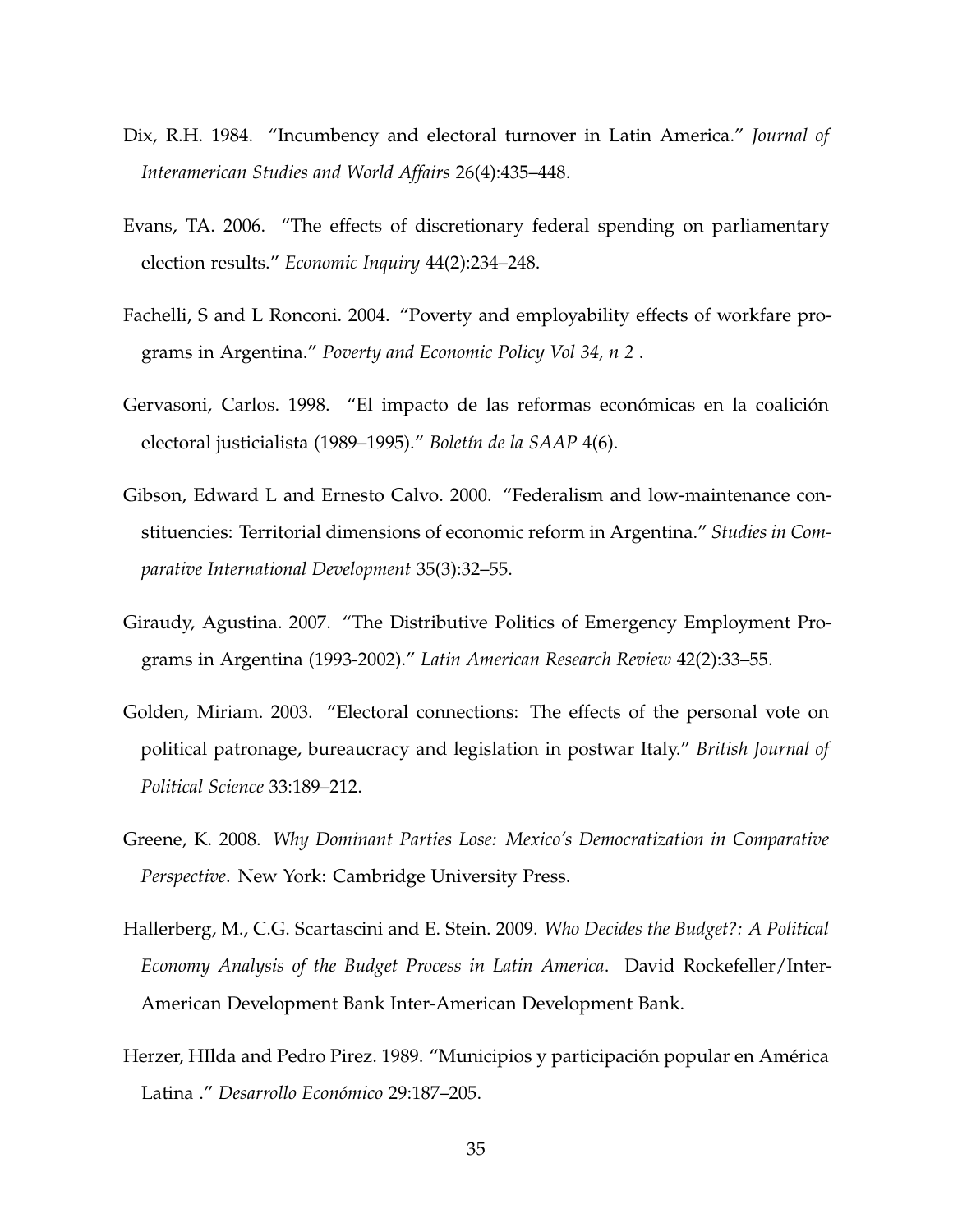- <span id="page-36-7"></span>Hsieh, Chang-Tai, Edward Miguel, Daniel Ortega and Francisco Rodriguez. 2011. "The Price of Political Opposition: Evidence from Venezuela's Maisanta." *American Economic Journal: Applied Economics* 3(2):196–214.
- <span id="page-36-2"></span>Jones, Mark and Wonjae Hwang. 2005. Provincial Party Bosses: Keystone of the Argentine Congress. In *Argentine Democracy. The Politics of Institutional Weakness*, ed. Steven Levitsky and María Victoria Murillo. University Park, Pennsylvannia: The Pennsylvania State University Press.
- <span id="page-36-1"></span>Larcinese, Valentino, Leonzio Rizzo and Cecilia Testa. 2006. "Allocating the U.S. Federal Budget to the States: The Impact of the President." *The Journal of Politics* 68(2):447–56.
- <span id="page-36-4"></span>Levitsky, Steven. 2003. "From Labor Politics to Machine Politics: The Transformation of Party-Union Linkages in Argentine Peronism, 1983-1999." *Latin American Research Review* 38(3):3–36.
- <span id="page-36-5"></span>Lustig, N. 2009. "Poverty, inequality and the new left in Latin America." *Woodrow Wilson Update on the Americas* .
- <span id="page-36-0"></span>Magaloni, Beatriz, Alberto Diaz-Cayeros and Federico Estevez. 2007. Clientelism and portfolio diversification: a model of electoral investment with applications to Mexico. In *Patrons, clients, and policies: patterns of democratic accountability and political competition*, ed. Herbert Kitschelt and Steven Wilkinson. Cambridge University Press.
- <span id="page-36-6"></span>McLeod, Darryl and Nora Lustig. 2011. "Inequality and Poverty under Latin America's New Left Regimes." *Working Paper 1117* pp. 1–32.
- <span id="page-36-3"></span>Nazareno, M and S Stokes. 2006. *Interest and electoral dangers of public expenditure in Argentina*. Globalization and Inflation Desarrollo Economico-Revista De Ciencias.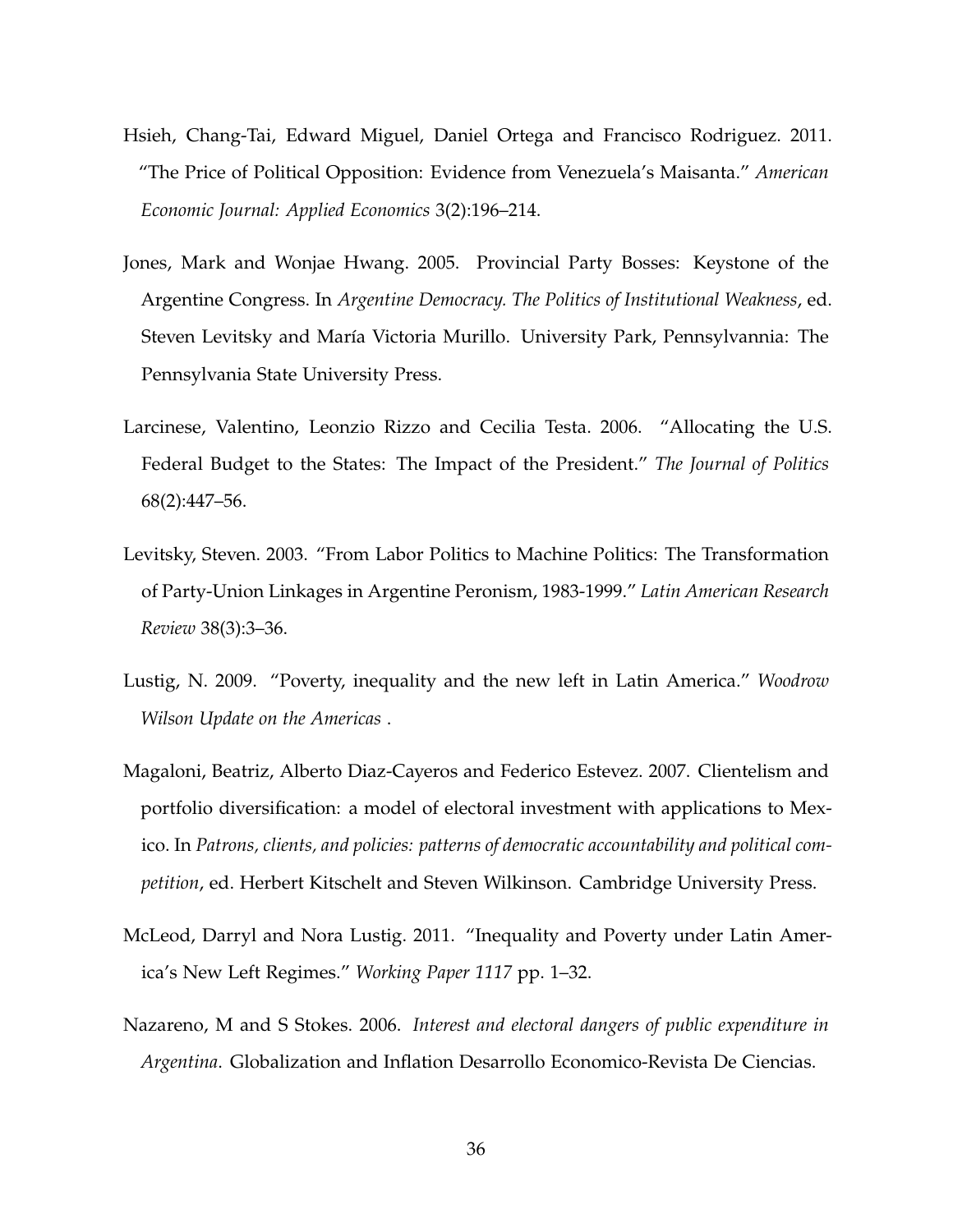- <span id="page-37-1"></span>Nichter, Simeon. 2008. "Vote Buying or Turnout Buying? Machine Politics and the Secret Ballot." *American Political Science Association* 102(01).
- <span id="page-37-6"></span>Nunes, Felipe. 2012. "The Presidential Dilemma: How do Federal Governments Allocate Public Goods to Municipalities in Brazil?".
- <span id="page-37-10"></span>Pereira, Carlos and Bernardo Mueller. 2004. "The Cost of Governing: Strategic Behavior of the President Legislators in Brazil's Budgetary Process." *Comparative Political Studies* 37(7):781–815.
- <span id="page-37-5"></span>Powell, James L. 1986. "Symmetrically trimmed least squares estimation for Tobit models." *Econometrica: journal of the Econometric Society* pp. 1435–1460.
- <span id="page-37-2"></span>Reinikka, R and J Svensson. 2004. "Local Capture: Evidence From a Central Government Transfer Program in Uganda\*." *Quarterly Journal of Economics* 119(2):679–705.
- <span id="page-37-7"></span>Seligson, Mitchell. 2007. "The Rise of Populism and the Left in Latin America." *Journal of Democracy* 18(3):81–95.
- <span id="page-37-3"></span>Snyder, Richard and David Samuels. 2001. "Devaluing the Vote in Latin America." *Journal of Democracy* 12(1):146–59.
- <span id="page-37-4"></span>Sørensen, RJ. 1995. "The demand for local government goods." *European Journal of Political Research* .
- <span id="page-37-0"></span>Stokes, SC. 2005. "Perverse accountability: A formal model of machine politics with evidence from Argentina." *American Political Science Review* 99(03):315–325.
- <span id="page-37-8"></span>Stokes, Susan. 2002. *Mandates and Democracy: Neoliberalism by Surprise in Latin America*. Cambridge Studies in Comparative Politics Cambridge University Press.
- <span id="page-37-9"></span>Tarre, A. 2011. "Venezuela's Legislative Elections: Arm Wrestling with Hugo Chavez." *Fletcher F World Aff* .